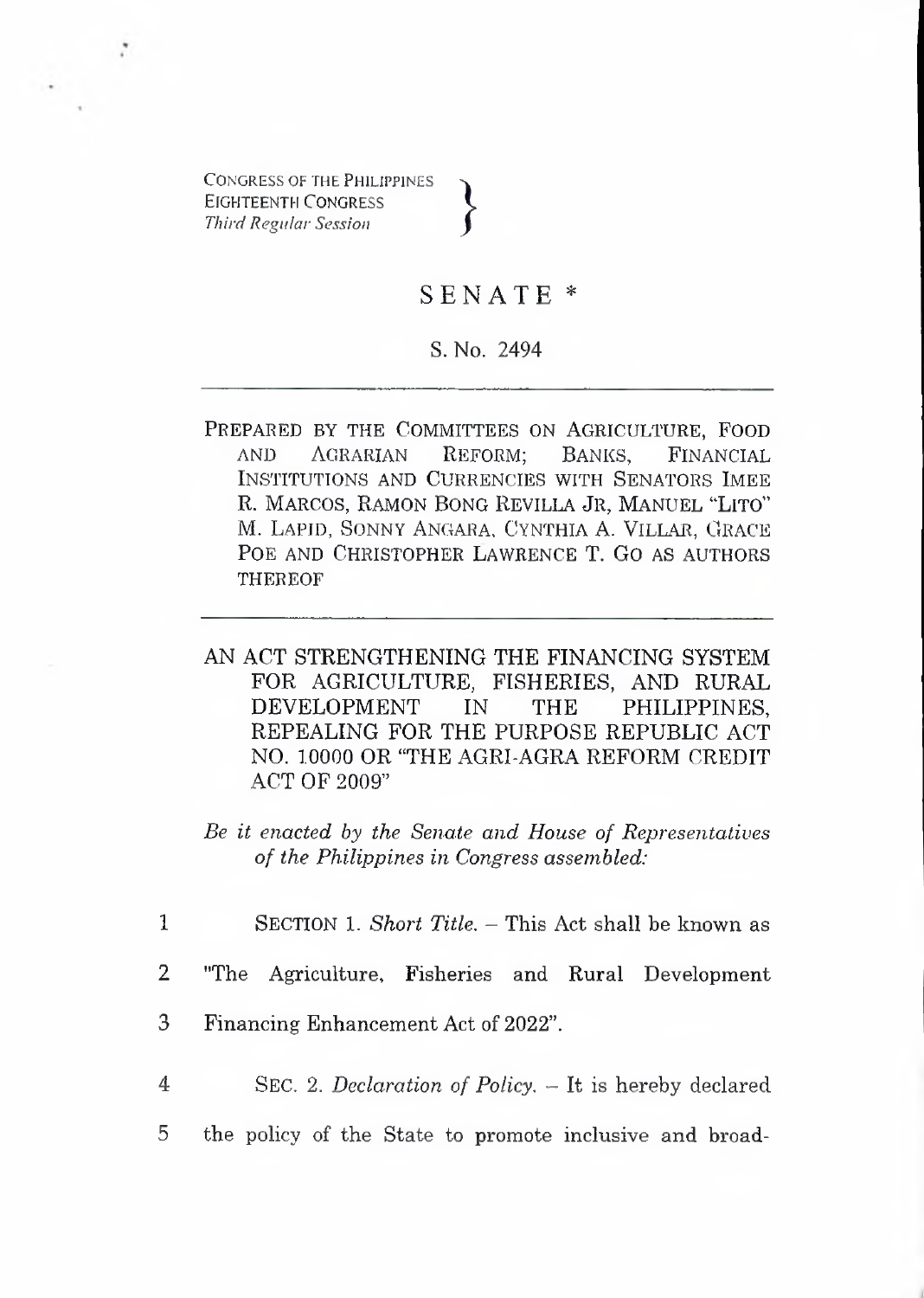based economic growth by ensuring equal access to 2 opportunities under an environment of sustained growth and expanding productivity as the key to raising the 4 quality of life for all. Towards this end, the State shall promote rural development by enhancing access of rural communities and agricultural and fisheries households to 7 financial services and programs that increase productivity, enhance market efficiency, and promote modernization and improve the welfare and economic prospects of beneficiaries in rural communities through active participation of banking institutions.

 The Landbank of the Philippines (LBP) and the Development Bank of the Philippines (DBP) shall continue to promote savings and credit in the rural areas by offering affordable deposit products such as the basic deposit account for deposits and low interest rates for loans.

 The lending cooperatives, microfinance institutions, retail banks, rural and thrift banks shall apply minimum interest rates for wholesale loans obtained from government banks.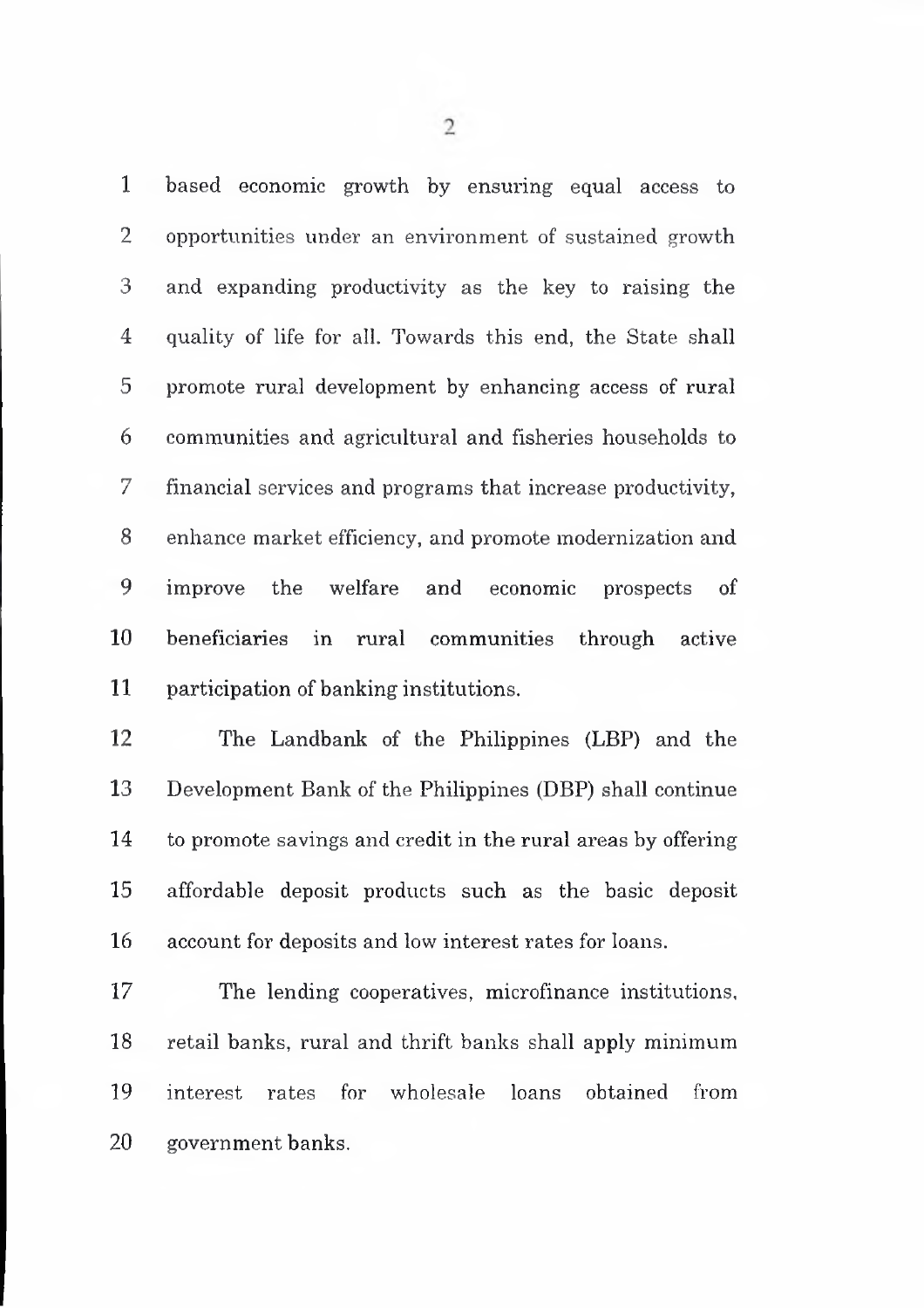| 1              | Likewise, the LBP and DBP shall use their resources           |
|----------------|---------------------------------------------------------------|
| $\overline{2}$ | to -<br>innovate, develop, promote and invest in digital,     |
| 3              | automation technology, branchless banking and cash agent      |
| 4              | operations to reach remote barangays and municipalities;      |
| 5              | using e-commerce, on-line transactions, bank-on-wheels,       |
| 6              | point of sale devices with retailers and non-banking          |
| 7              | institutions, lottery kiosks and mobile phone applications    |
| 8              | in making banking services accessible to the rural public.    |
| 9              | SEC. 3. Definition of Terms. - As used in this Act:           |
| 10             | (a)<br>Agrarian Reform Beneficiary (ARB) refers to a          |
| 11             | farmer who was granted land under Presidential Decree         |
| 12             | No. 27, the Comprehensive Agrarian Reform Law and             |
| 13             | Republic Act No. 9700 or the "Comprehensive Agrarian          |
| 14             | Reform<br>Extension with Reforms" and<br>a<br>regular         |
| 15             | farmworker who is landless, irrespective of tenurial          |
| 16             | arrangement, who benefited from the redistribution of         |
| 17             | land, regardless of crops or fruits produced, to include the  |
| 18             | totality of factors and support services designed to lift the |
| 19             | economic status of the beneficiary and all other alternative  |
| 20             | arrangements to the physical distribution of lands, such as   |

 $\overline{3}$ 

÷,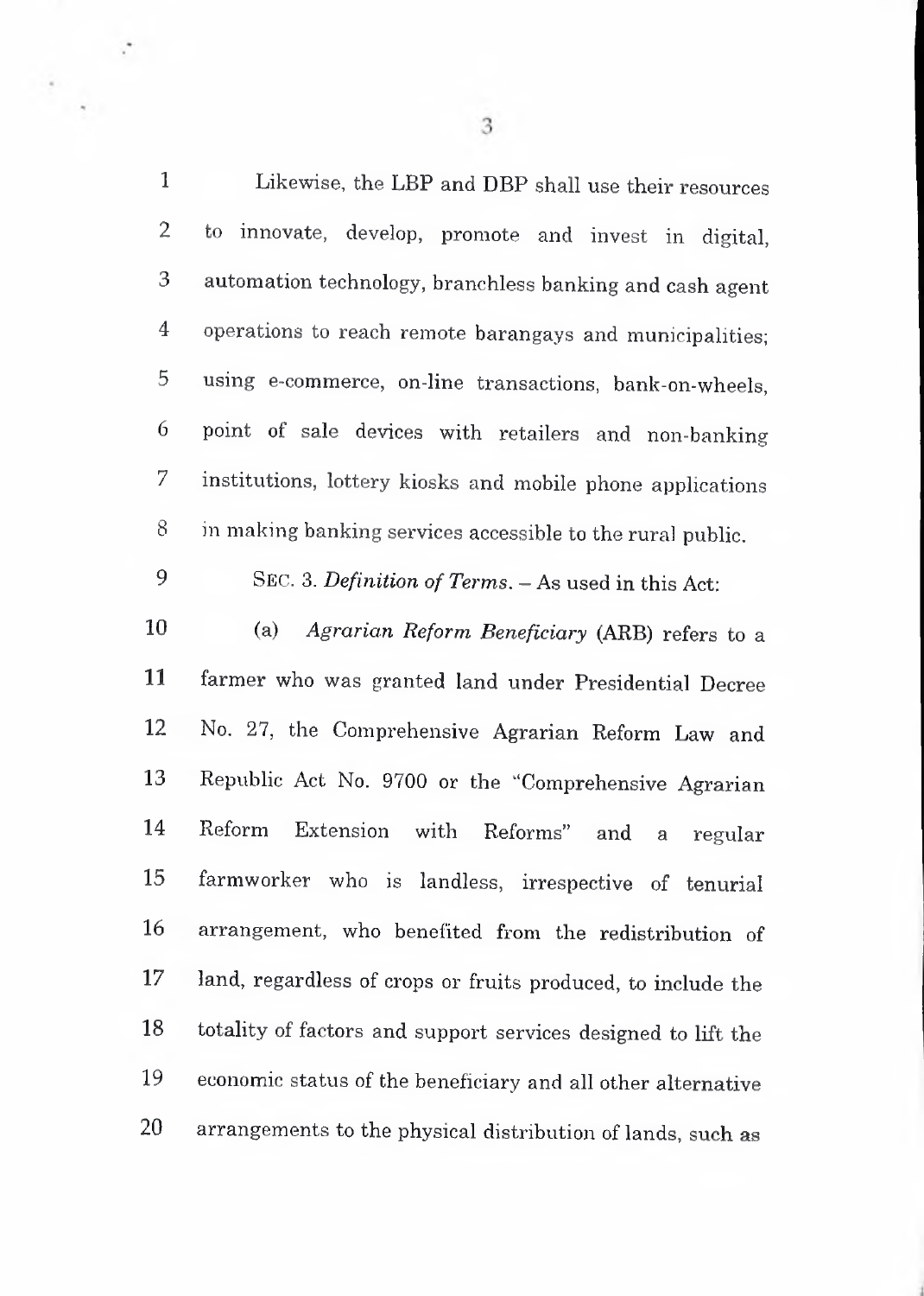production or profit sharing, labor administration, and the distribution of shares of stock which will allow the beneficiary to receive a just share of the fruits of the lands one tilled. The term shall also include registered ARBs' cooperatives/associations/other farm groups, respectively endorsed as comprising of ARBs by the nearest office of the Department of Agrarian Reform (DAR), as well as ARB households.

 (b) *Agrarian Reform Community* (ARC) refers to a barangay or a cluster of barangays primarily composed and managed by ARBs which is organized and willing to undertake the integrated development of an area and/or their organizations/cooperatives.

 (c) *Agri-Business* refers to agriculture and fishery- related activities that put farmers, fisherfolk processors, distributors, and consumers within a system that produces, processes, transports, markets, and distributes agricultural and fishery products. It encompasses input production, farm and fishery operations and management,

 $\overline{4}$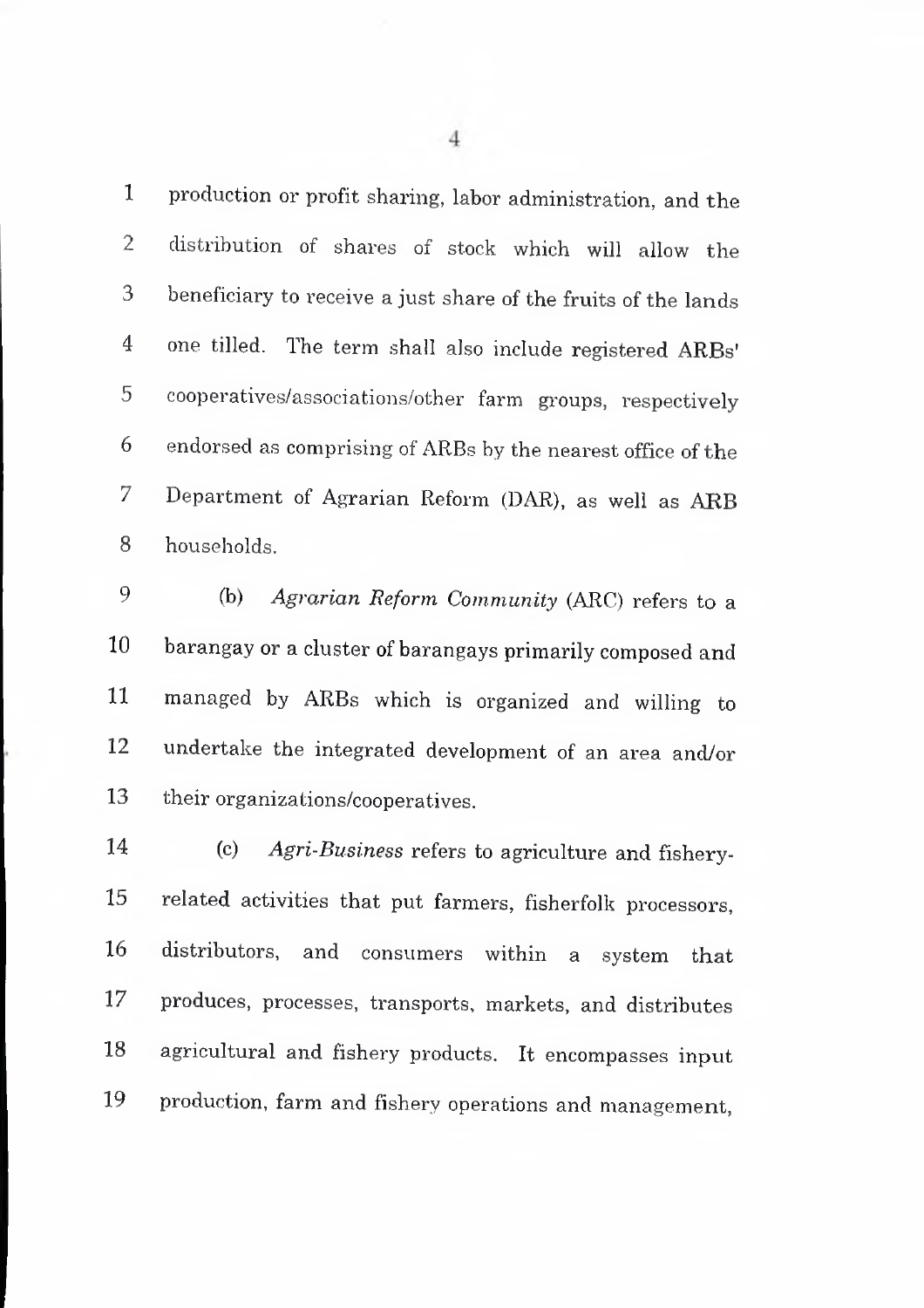equipment and supplies manufacturing, food/non-food processing, trading, and retailing.

 $\mathcal{L}$ 

 (d) *Agri-Tourism,* also referred to as "Farm Tourism" under Republic Act No. 10816, or the "Farm Tourism Development Act of 2016", refers to the practice of attracting visitors and tourists to farm areas for production, educational and recreational purposes. It involves any agricultural- or fishery-based operation or activity that brings to a duly-accredited farm tourism camp, visitors, tourists, farmers and fisherfolk who want to be educated and trained on farming and its related activities.

(e) *Agricultural Lessee* refers to any person who, with or without help from one's immediate farm household, cultivates the land owned by another for a certain price in money, in produce, or in both.

(f) *Agricultural* or *fisheries household* refers to a household with at least one (1) member of the household who is a farmer, a fisherman, an ARB, a settler, an 20 agricultural lessee, an amortizing owner, a farmworker, a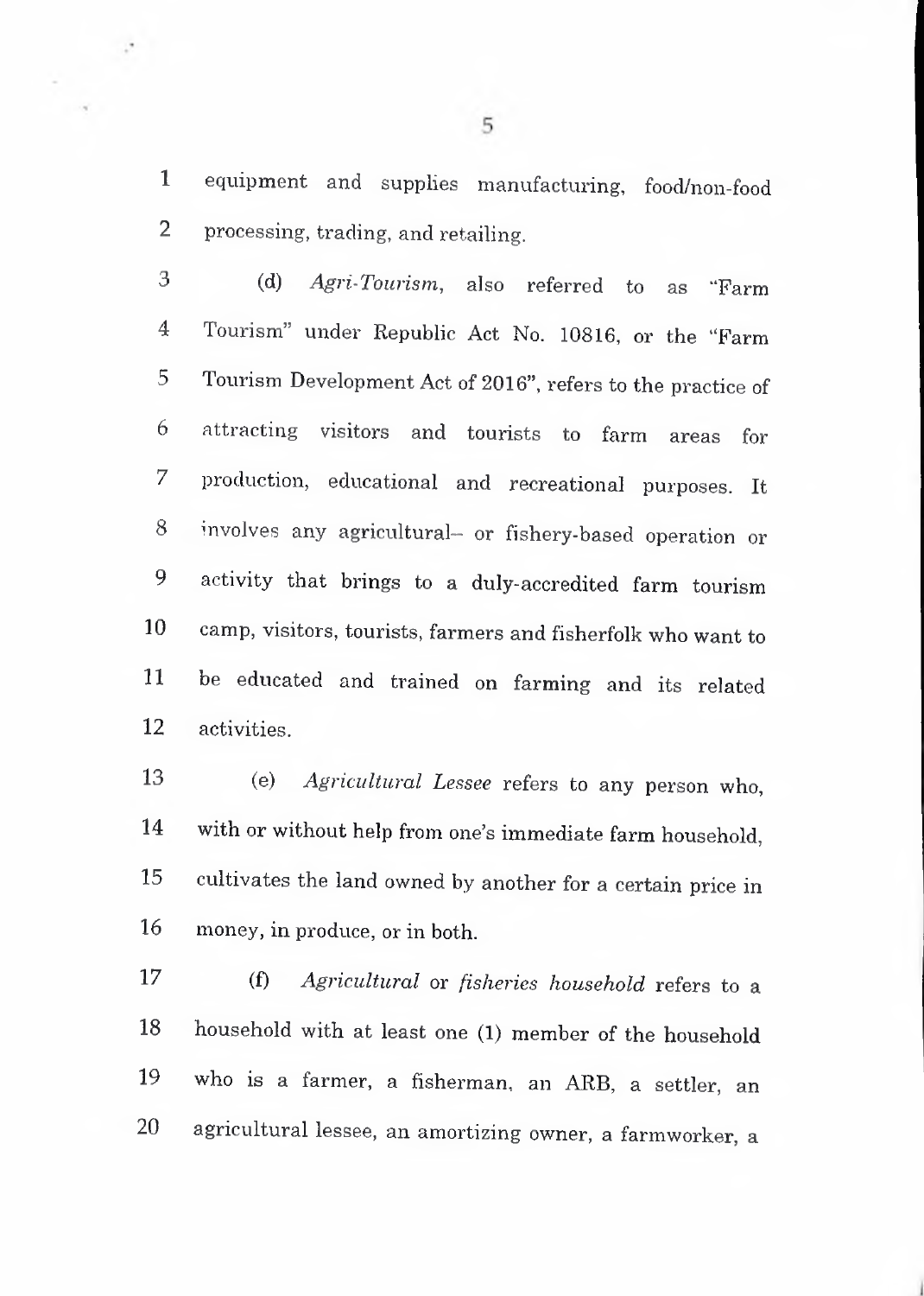fishworker, an owner-cultivator, a compact farmer, or a tenant farmer.

 (g) *Agricultural Value Chain* (AVC) refers to a set of actors/p]ayers, such as farmers, fisherfolks, traders, suppliers, processors, aggregators, who make up linked sequence of value-adding activities undergone by an agricultural product when converted from raw material to final form it is presented to the consumers.

 (h) *Agricultural Value Chain Financing* (AVCP) refers to the financial products and services made available to an AVC following the appropriate evaluation of the AVC's composition, goal, size and capacity.

(i) *Agro-Industry Modernization Credit and Financing Program* (AMCFP) refers to the umbrella credit/financing program of the government for the agriculture and fisheries sector created under Republic Act No. 8435, or the "Agriculture and Fisheries Modernization Act of 1997".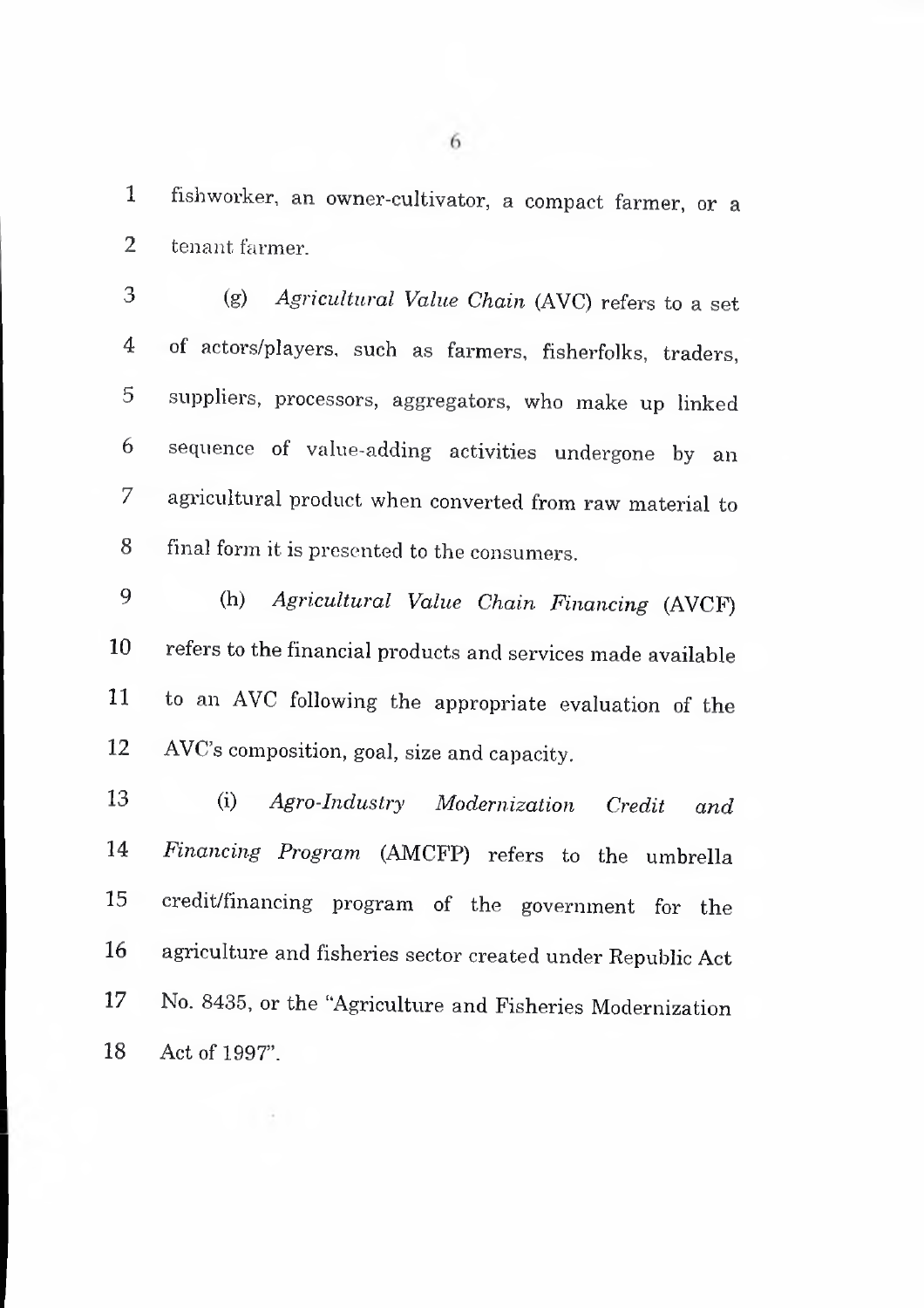(j) *Amortizing owners* refer to landowners who amortize payment for the land to a private individual or to the State.

 (k) *Basic Deposit Account* (BDA) refers to interest-5 or non-interest-bearing account designed to promote financial inclusion.

7 (1) *Cash agent* refers to a third party entity contracted 8 by a bank to accept and disburse cash on its behalf, and facilitate self-service deposits, withdrawals and fund transfers, bills payment and other banking services, as allowed under BSP rules and regulations.

 (m) *Compact farmers* refer to those farmers with adjoining farms operating as a single unit under one (1) management, farm plan and budget.

 (n) *Farmer* refers to a natural person whose primary livelihood is cultivation of land or the production of agricultural crops, agro-forest products, or livestock, either by oneself, or primarily with the assistance of their immediate farm household, whether the land is owned by

 $\overline{7}$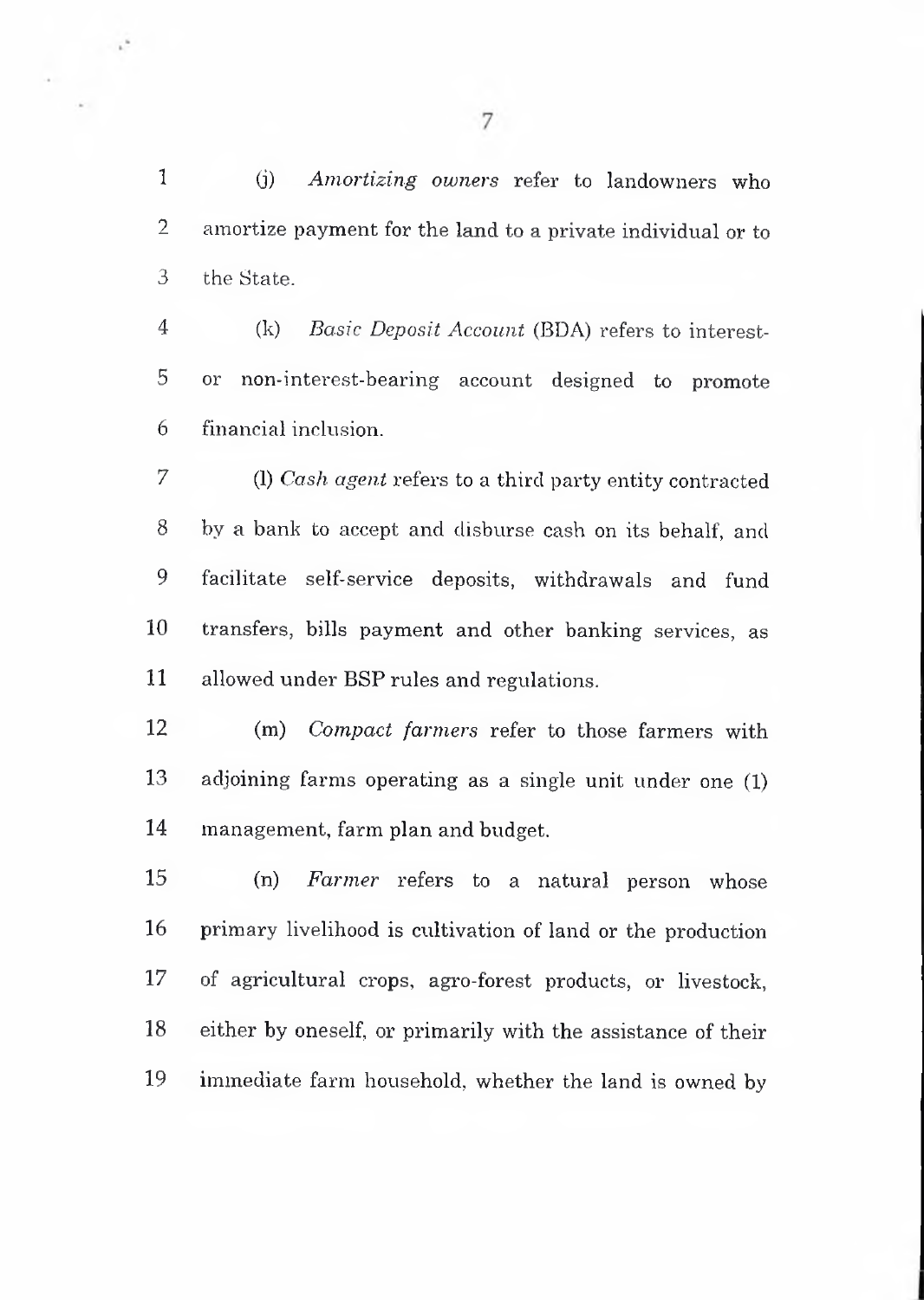them or by another person under a leasehold or share tenancy agreement or arrangement with the owner thereof.

 (o) *Farmworker* refers to a natural person who 4 renders service for value as an employee or laborer in an agricultural enterprise or farm regardless of whether the compensation is paid on a daily, weekly, monthly or *pakyaw* or contracted project. The term includes an individual whose work has ceased as a consequence of, or in connection with, a pending agrarian dispute who has not obtained a substantially equivalent and regular farm employment.

 (p) *Farmers' cooperatives* refer to cooperatives composed primarily of small agricultural producers, farmers, farmworkers, or other ARBs who voluntarily organize themselves for the purpose of pooling land, manpower, technological, financial or other economic resources, and operate on the principle of "one member, one vote". A juridical person may be a member of a cooperative, with the same rights and duties as a natural person.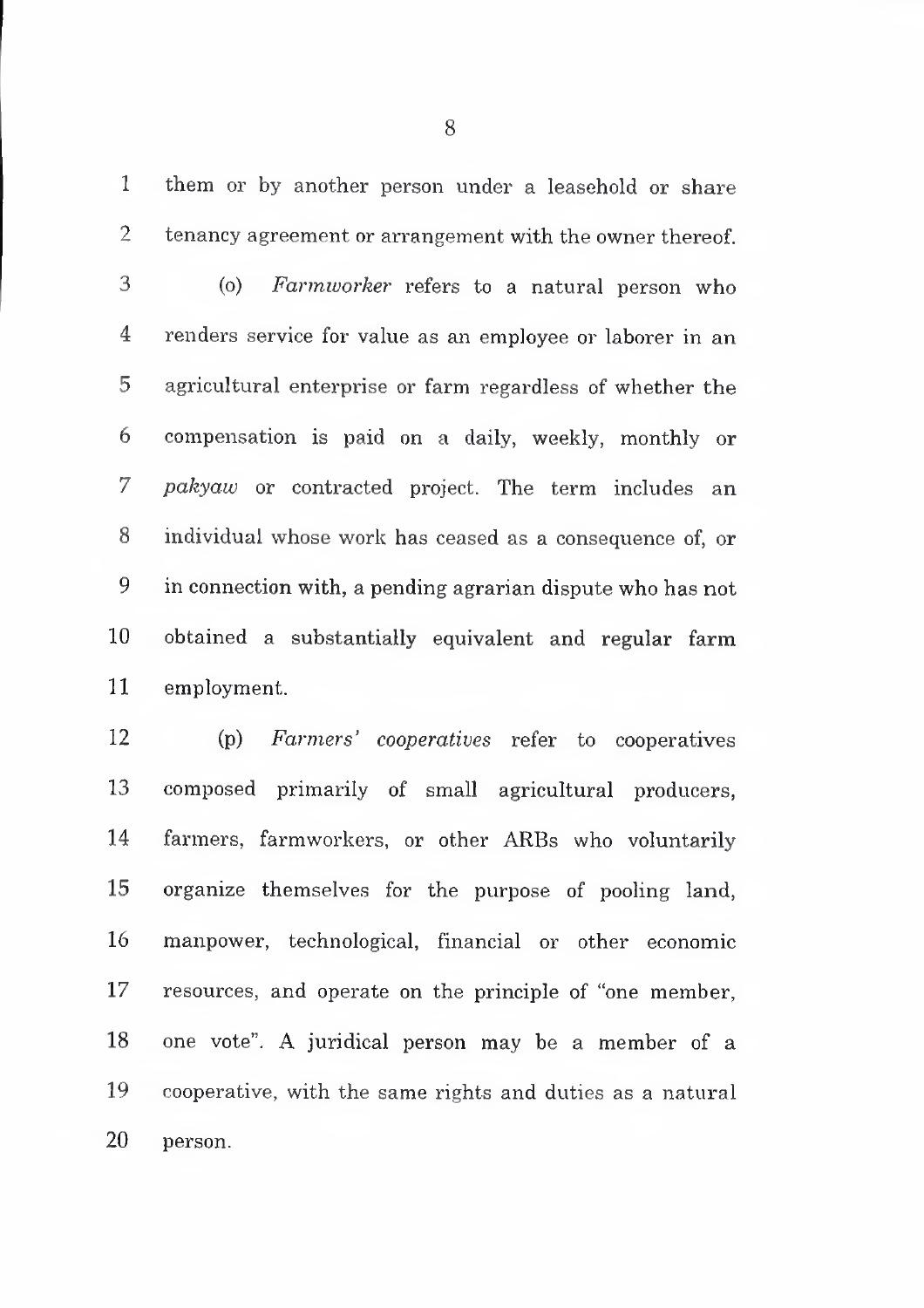(q) *Farmer's and fisherfolk organizations or associations* refer to farming or fishing cooperatives, associations or corporations duly registered with appropriate government agencies and which are composed primarily of small agricultural producers, farmers, farmworkers, ARBs, and fisherfolk who voluntarily join 7 together to form business enterprises or non-business organizations which they themselves own, control and patronize.

10 (r) *Farm-To-Market road* refers to a road linking the agriculture and fisheries production sites, coastal landing point and post-harvest facility to the market and arterial road or highway.

 (s) *Financial services* refer to services extended by banks and financial institutions such as credit/lending, deposits, rediscounting, investments, and insurance.

 (t) *Fisherfolk* refers to people directly or personally and physically engaged in catching and processing fishery and/or aquatic resources, and in fish farming or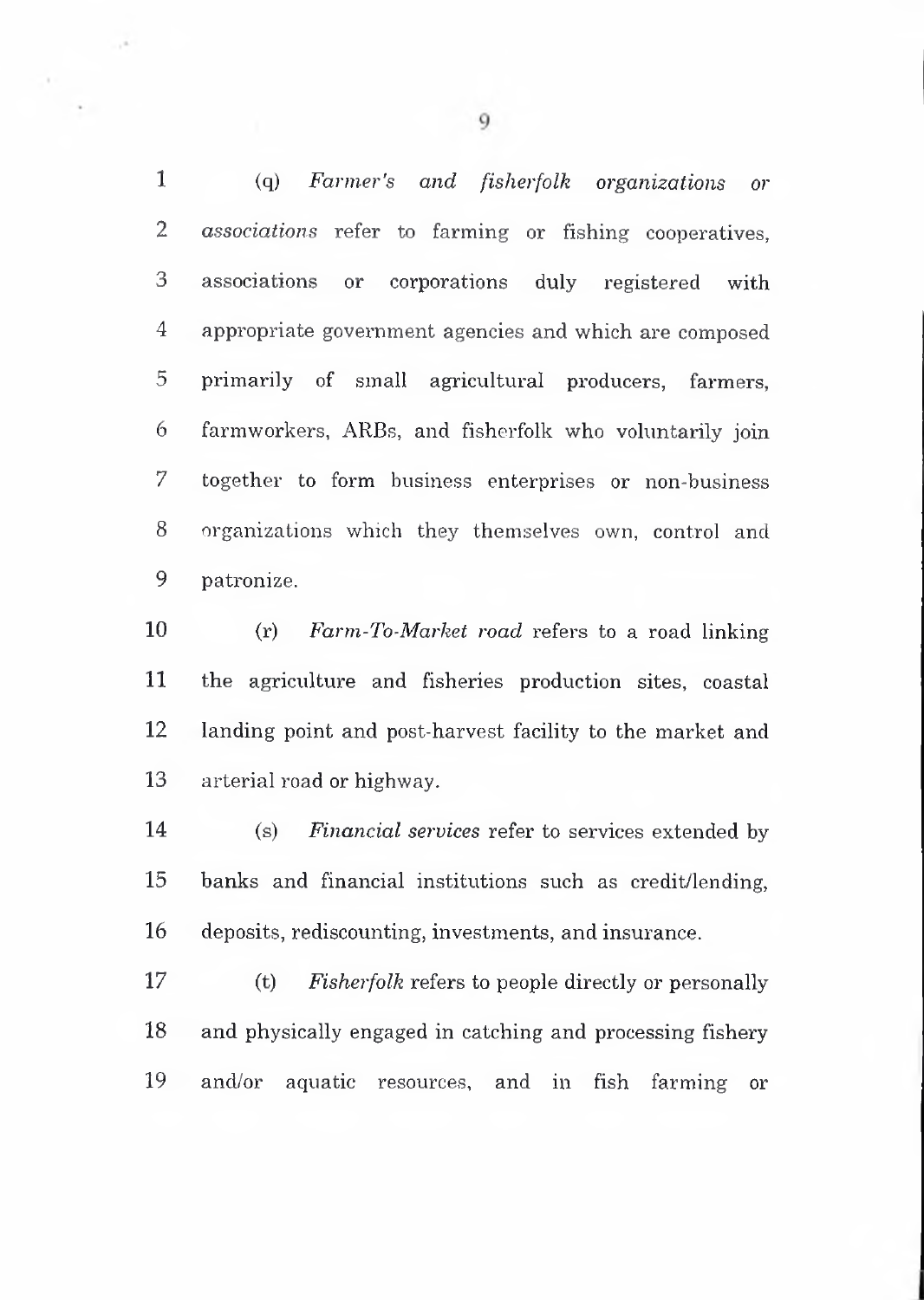aquaculture whether the fish specie is grown in tanks, fishponds or other types of enclosures.

 (u) *Fishworker* refers to a person whether or not regularly employed in commercial fishing and related 5 industries, whose income is either from wages, profit sharing or stratified sharing basis, including those working in fishpens, fish corral/traps, fishponds, prawn farms, sea farms, salt beds, fish ports, fishing boat or trawlers, or fish processing and/or packing plants, but excluding administrators, security guards and overseers.

 (v) *Green projects* refer to green economic activities and projects. Aside from activities that promote climate change adaptation and mitigation, green projects also 14 cover environmental and efficiency improvements, natural capital preservation and resource mobilization.

 (w) *Micro, Small and Medium Enterprise* (MSME) 17 refers to any business activity or enterprise defined as such under existing laws.

 (X) *Newly Established Bank* refers to a domestic or foreign bank without banking presence in the Philippines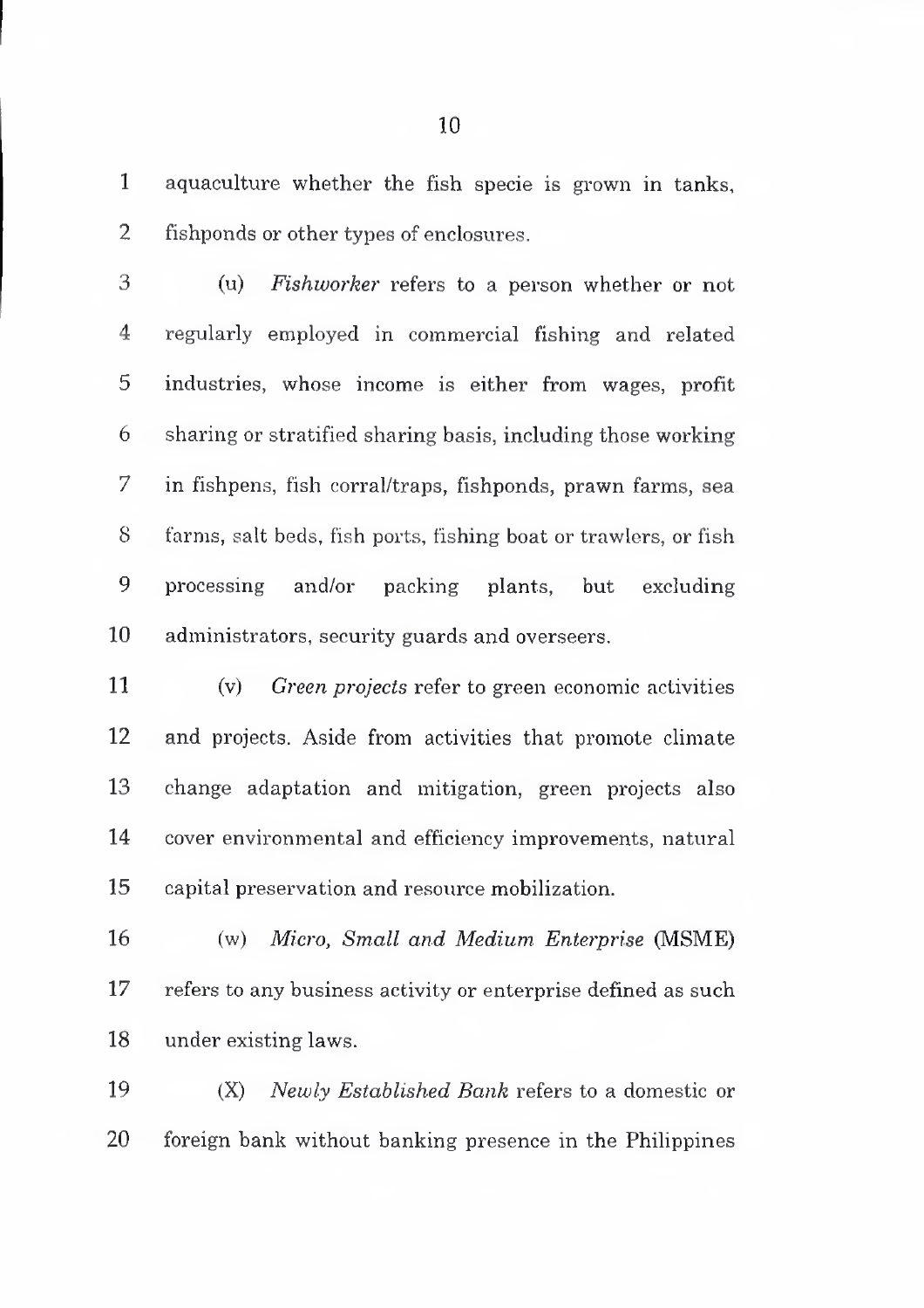prior to the issuance of its certificate of authority to operate. It shall not include banks that have been formed through the acquisition, purchase of ownership of the voting stock of an existing domestic bank or the merger or 5 consolidation of banks.

 (y) *Owner-cultivators* refer to natural persons who own lands by purchase, inheritance, or land distribution by the State. Owner-cultivators can operate the farm themselves, supervise wage labor or delegate operations to farmers.

 (z) *Post-harvest Activities* refer to threshing, drying, milling, grading, storing, and handling of produce and such other activities of a similar nature such as stripping, winnowing, chipping and washing.

 (aa) *Post-harvest Facilities* refer to threshers, moisture meters, dryers, weighing scales, milling 17 equipment, fish ports, fish landings, ice plants and cold storage facilities, processing plants, warehouses, buying stations, market infrastructure and transportation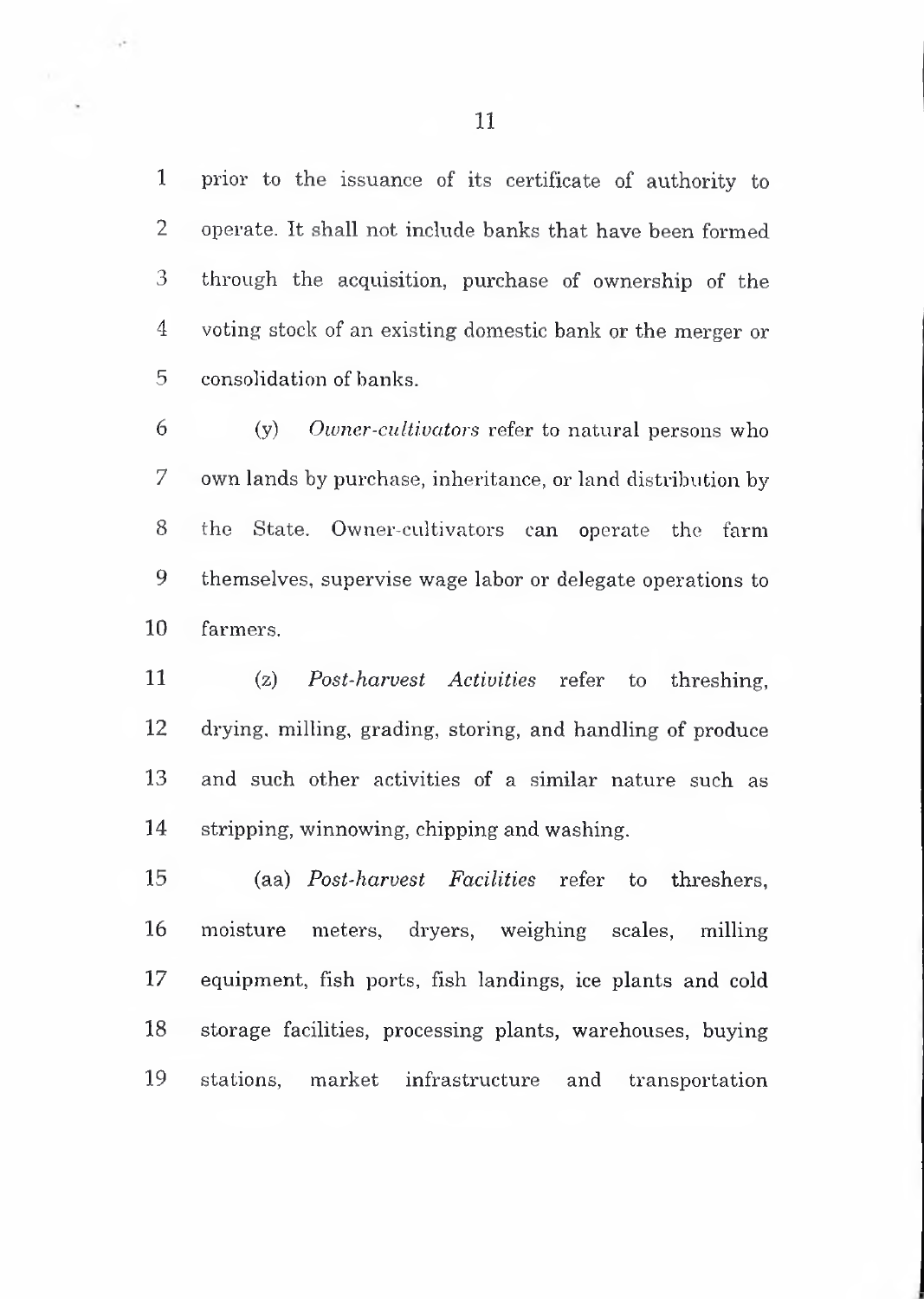facilities, and such other facilities supporting post-harvest activities.

3 (bb) *Public Rural Infrastructure* refers to infrastructure in rural communities such as highways, 5 streets, bridges, tunnels, railways, railroad, transport systems, ports, airports, hydropower projects, canals, 7 dams, irrigation, government buildings and housing projects, public schools, public hospitals, public health centers, public markets, slaughterhouses, warehouses, solid waste management, sewerage, flood control, drainage, dredging and other similar infrastructure projects.

 (cc) *Registry System for Basic Sectors in Agriculture* 13 (RSBSA) is an electronic compilation of basic information 14 on farmers, farmworkers, and fisherfolk. The database, which includes the profile of farmers, farm workers and fisherfolk, and additional information such as farm parcels and fisheries, among others, is mainly used to help government planners and policymakers in formulating policies for agricultural development.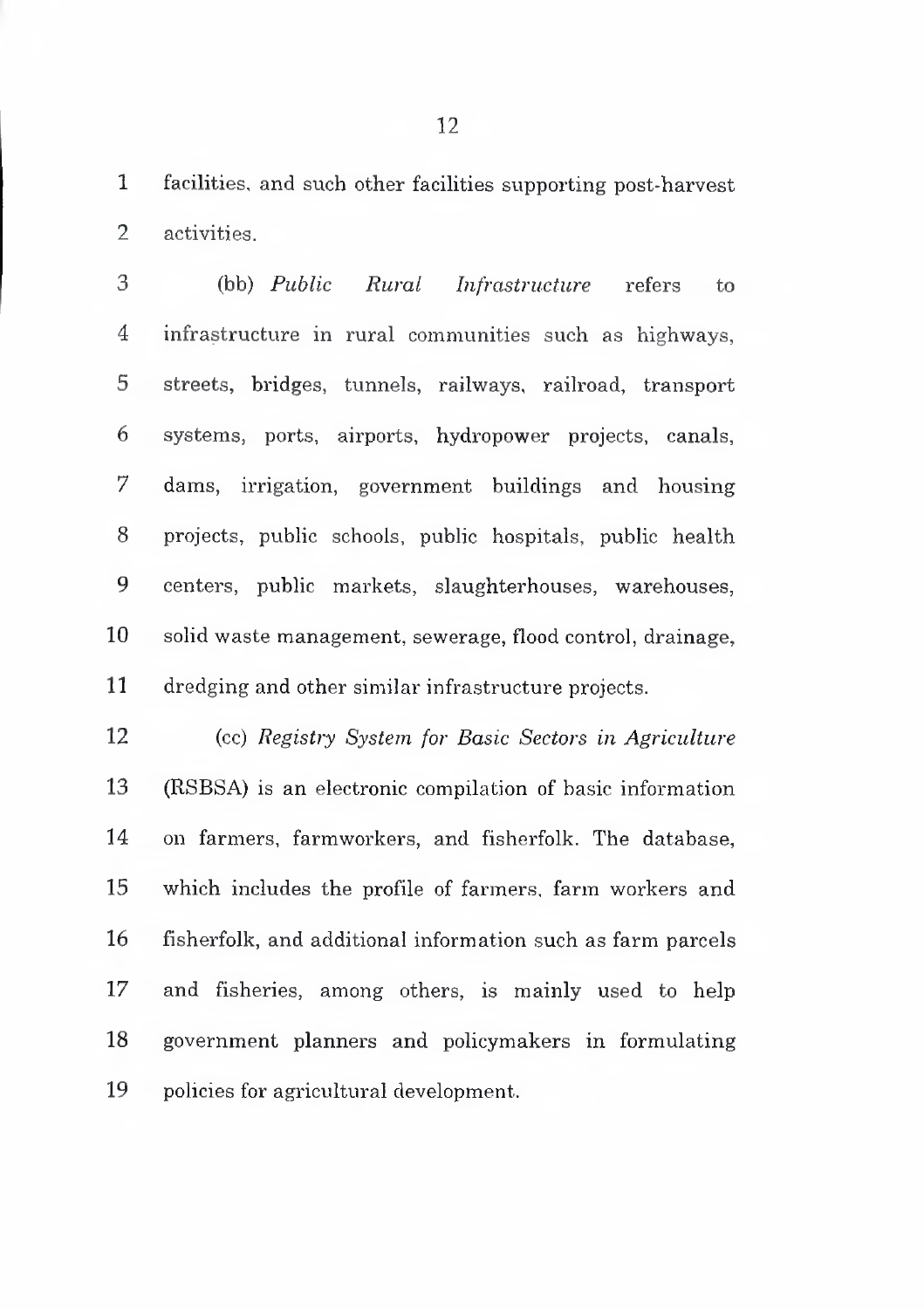(dd) *Rural Community* refers to an area that is 2 defined as such by the Philippine Statistics Authority 3 (PSA).

 (ee) *Rural Financial Institution* (RFI) refers to any financial institution established and is operating in a rural community.

7 (ff) *Settlers* refer to persons who range from the forest-clearing pioneers, including indigenous people, with a subsistence economy to the better equipped and more experienced farmers.

 (gg) *Sustainable Finance* refers to any form of financial product or service which integrates environmental, social and governance criteria into business decisions that support economic growth and provide lasting benefit for both clients and society while 16 reducing pressures on the environment. This also covers green finance which is designed to facilitate the flow of 18 funds towards green economic activities and climate change mitigation and adaptation projects.

 $\sim$  5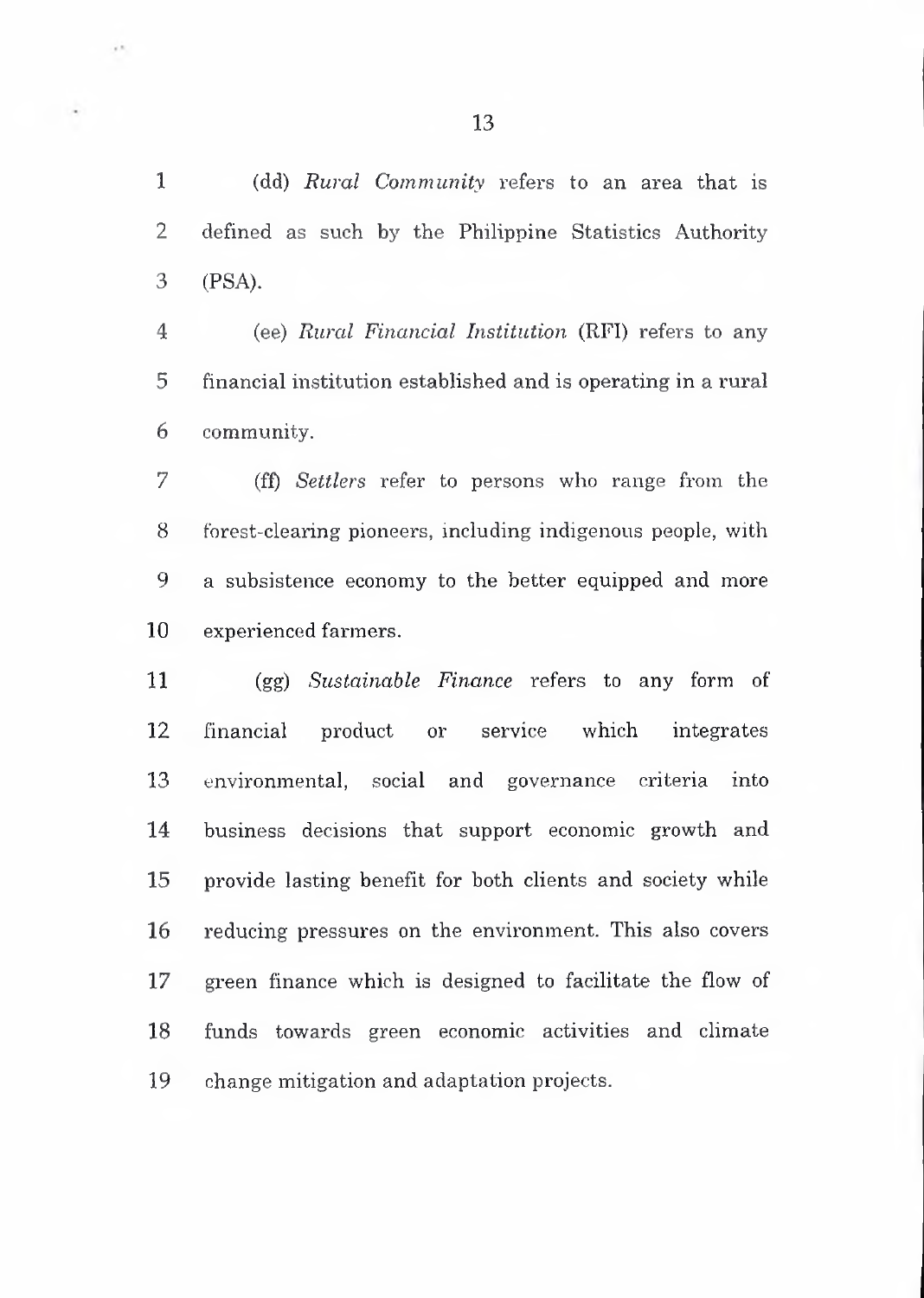(hh) *Tenant Farmer* refers to one who cultivates 2 another's land under a sharing or leasehold agreement.

Sec. 4. *Agriculture, Fisheries and Rural Development Financing System. -* There shall be an agriculture, fisheries, and rural development financing system to improve the productivity, income, competitiveness and welfare of the rural community beneficiaries, particularly the farmers, fisherfolk, ARBs, ARCs, settlers, agricultural lessees, amortizing owners, farmworkers, fish workers, owner-cultivators, compact farmers, tenant farmers, and members of their household and their MSMEs, as well as farmer's and fisherfolk's cooperatives, organizations and associations, through government and private banking institutions.

 Agriculture, fisheries and rural development financing, as used herein, shall consist of loans and investments to finance activities that shall enhance productivity and increase income of an agricultural and fisheries household, thereby promoting agricultural sector productivity and competitiveness, as well as sustainable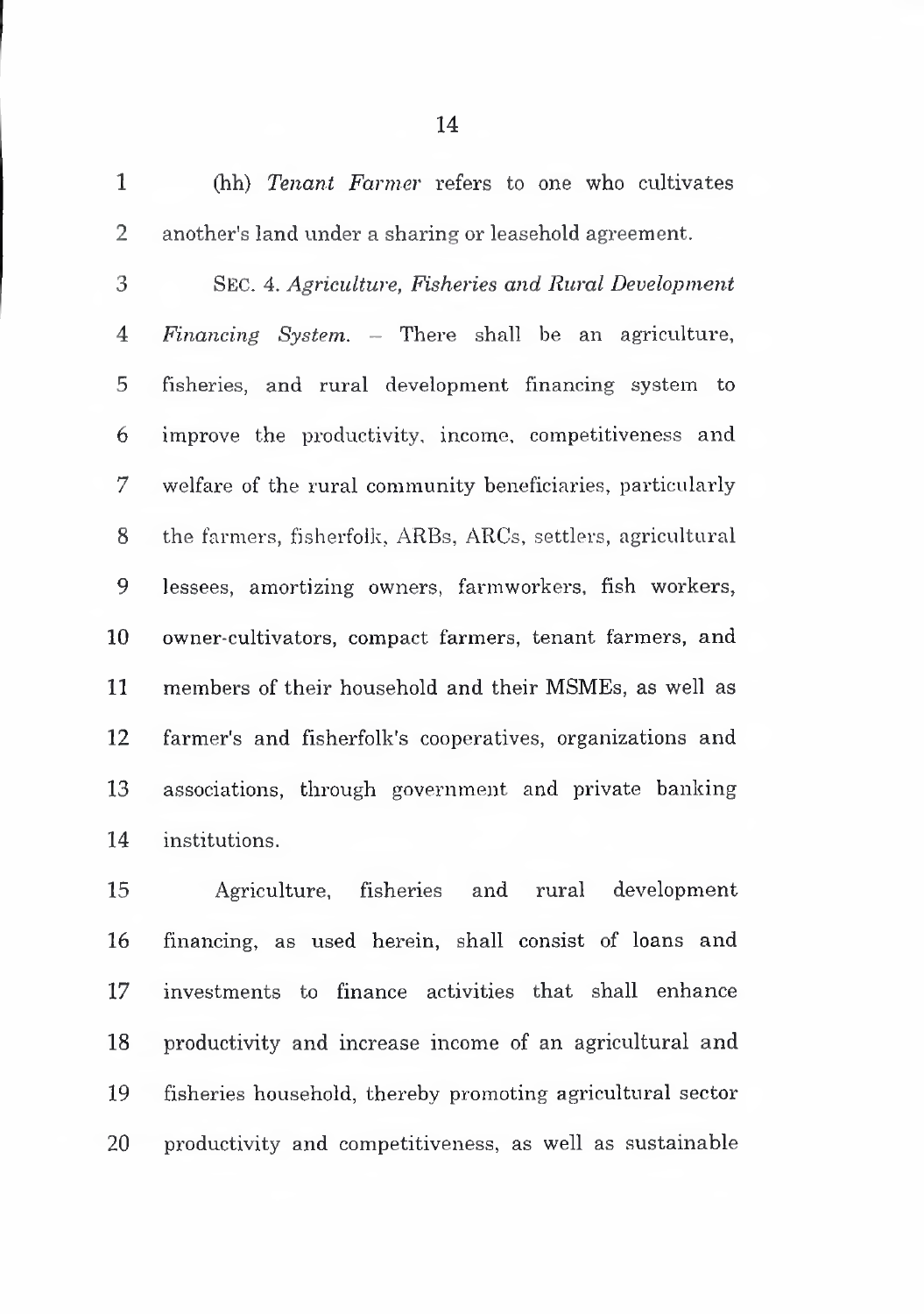development of rural communities, these shall include, but not be limited to; activities identified under the AMCFP as enumerated under Chapter 3 Section 23 of Republic Act 4 No. 8435, off-farm/fishery entrepreneurial activities, agricultural mechanization/modernization, agri-tourism, environmental, social and governance projects, including green projects, digitization/automation of farming, fishery and agribusiness activities and processes, acquisition of lands authorized under the Agrarian Reform Code of the Philippines and its amendments, efficient and effective marketing, processing, distribution, shipping and logistics, and storage of agricultural and fishery commodities, public rural infrastructure, as well as programs that shall 14 promote the health and wellness of farmers, fisherfolks and ARBs, including members of their households, such as water and sanitation projects for rural communities, and address the developmental needs of rural communities, 18 such as, but not limited to, projects that promote the livelihood, skills enhancement, and other capacity-building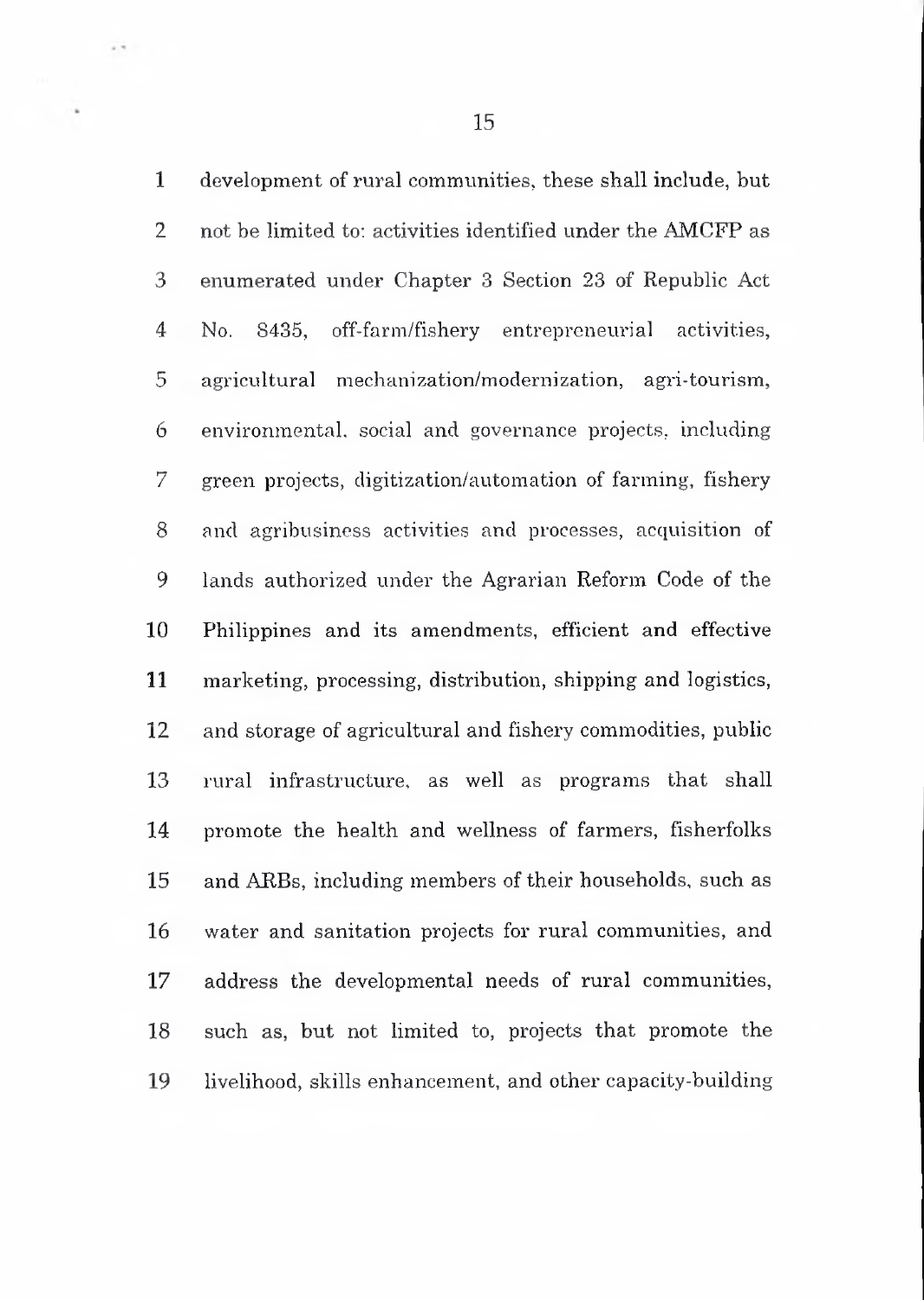activities of the rural community beneficiaries and all 2 other activities consistent or analogous to the foregoing.

 Toward this end, banking institutions are expected 4 to design and offer financial products and services that suit 5 the specific requirements of their agricultural clients, taking into account their cash flows and the gestation and harvest period of the agricultural produce/activity/project being financed.

 Sec. 5. *Rural Community Beneficiaries. —* The financing mentioned in the preceding section shall be extended to the rural community beneficiaries named 12 therein or to cooperatives, associations, MSMEs or organizations in good standing of such beneficiaries, regardless of capitalization based on the feasibility of the project and their paying capacity, their estimated production, and/or securities they can provide as well as such assets as may be acquired by them from the proceeds of the loan and investments.

 <sup>S</sup>ec. 6. *Credit Quota. -* All banking institutions. whether government or private, except newly-established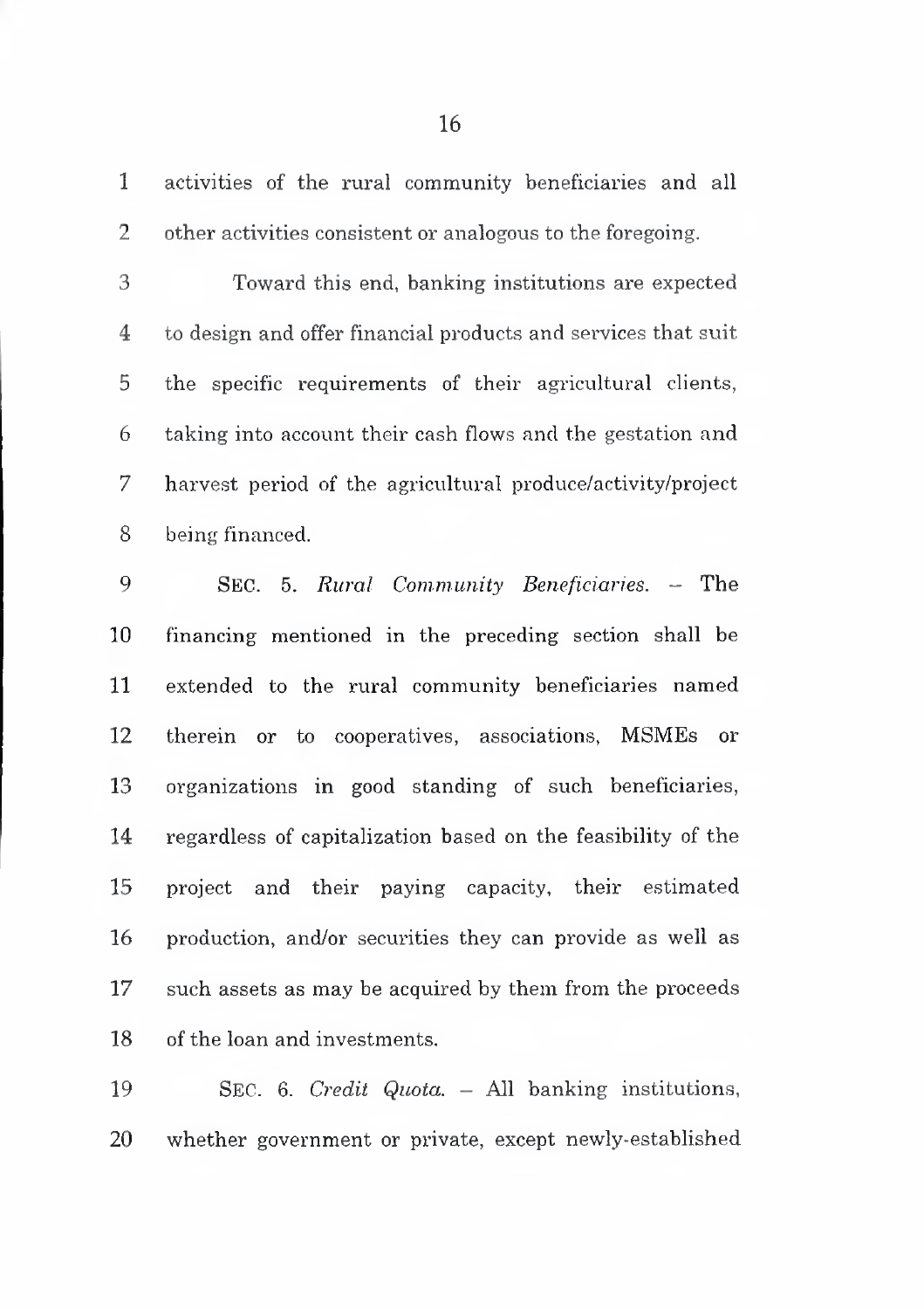banks for a period of five (5) years from date of 2 commencement of the banks' operations, shall set aside a credit quota, or a minimum mandatory agricultural and 4 fisheries financing requirement of at least twenty-five percent (25%) of their total loanable funds.

 The total loanable funds generated by a banking institution shall be defined by the BSP. During the first year of effectivity of this Act, the total loanable funds generated shall be computed starting from 20 April 2010, the effectivity of Republic Act No. 10000, after which the bank's total loanable funds shall be determined based on funds generated starting from the second year of effectivity of this Act.

 <sup>S</sup>ec. 7. *Modes of Compliance. -* Banks may comply with the mandatory credit requirement by lending to rural community beneficiaries, to finance agricultural and 17 fishery-related activities as enumerated under Section 4 of this Act. Banks may also comply with the mandatory financing requirement through other means as follows:

 $\mathbb{R}^n$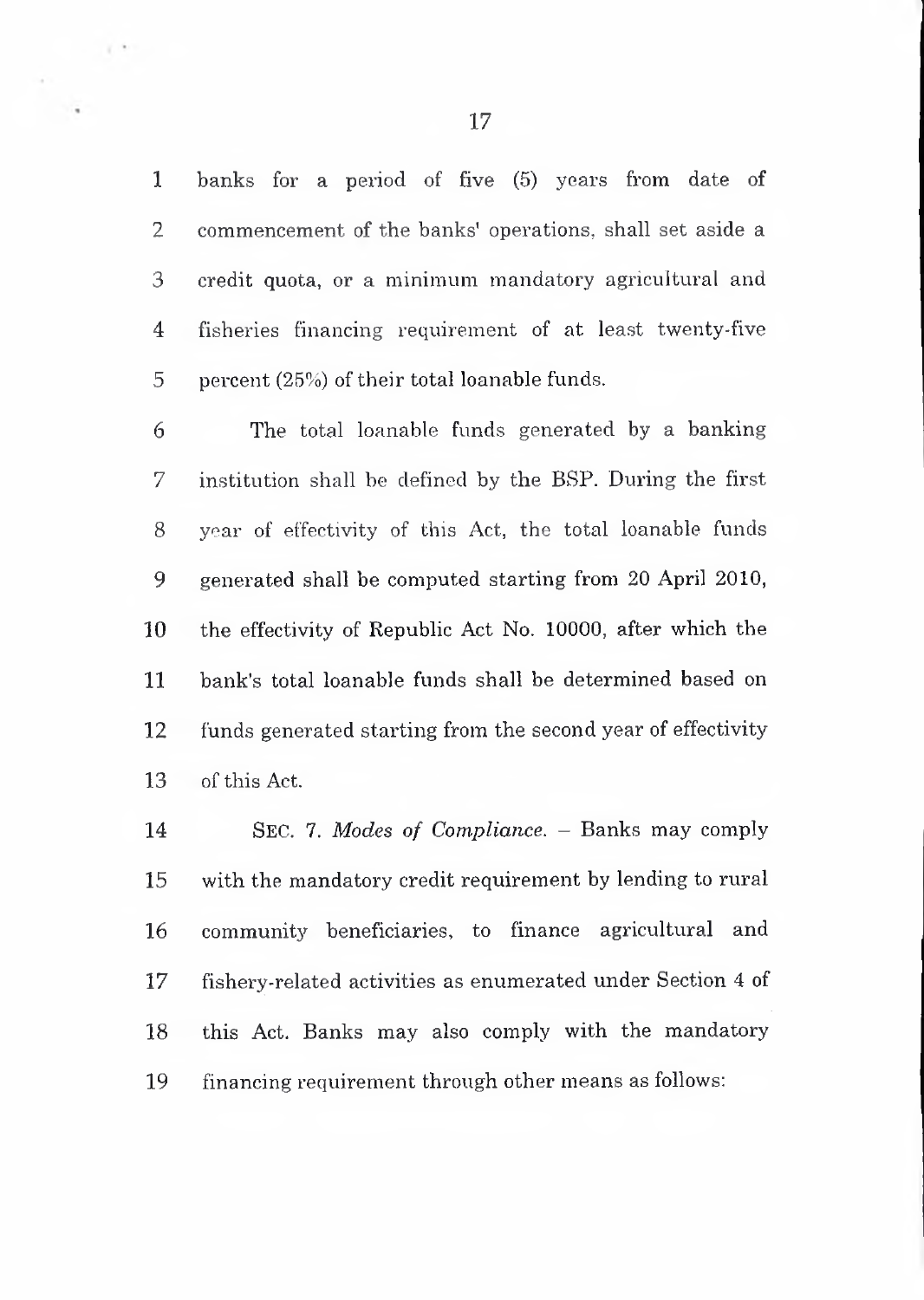| $\mathbf 1$    | (a) Invest in debt securities, including those issued       |
|----------------|-------------------------------------------------------------|
| $\overline{2}$ | by the DBP and the LBP: Provided, That the proceeds from    |
| 3              | said debt securities shall be used to finance activities    |
| 4              | under Section 4 hereof: Provided, further, That the         |
| 5              | proceeds from debt securities issued by the DBP and the     |
| 6              | LBP shall be separately accounted for and shall not be      |
| 7              | considered for purposes of computing the loanable funds     |
| 8              | under Section 6 hereof of the said banks;                   |
| 9              | (b) Open deposit accounts and/or invest in fixed term       |
| 10             | deposit products with RFIs: Provided, That such deposit     |
| 11             | accounts/products shall be separately accounted for by the  |
| 12             | depository bank and shall not be considered for purposes of |
| 13             | computing the loanable funds of the said banks as           |
| 14             | described in Section 6 hereof;                              |
| 15             | (c) Rediscount with banks eligible paper covering           |
| 16             | agriculture, fisheries and agrarian reform credits:         |
| 17             | Provided, That rediscounted paper shall no longer be        |
| 18             | eligible as compliance on the part of the originating bank; |

 (d) Invest directly in shares of stock of RFIs, subject to prevailing laws, rules or regulations or lend wholesale to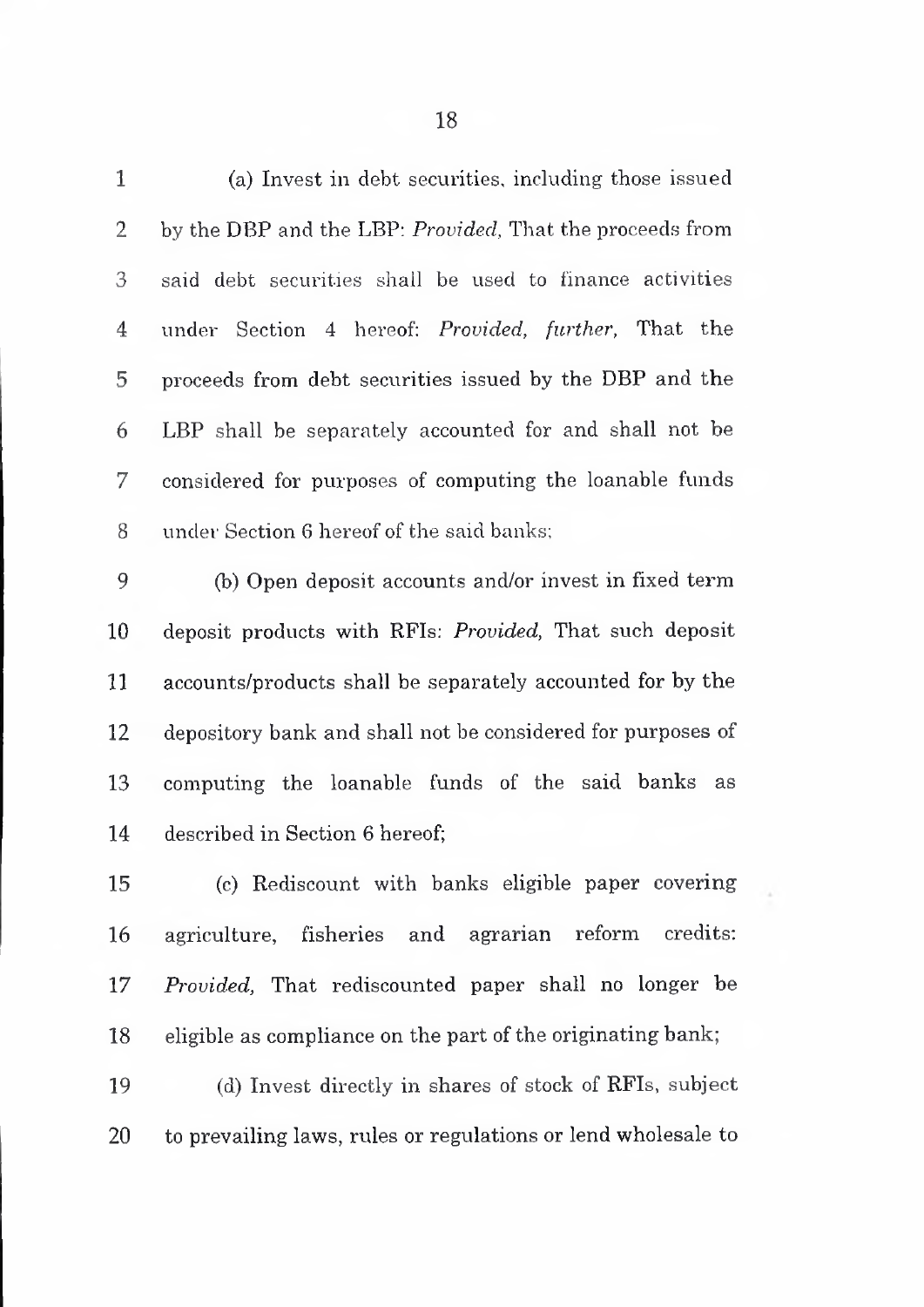RFIs: *Provided,* That the wholesale loans shall be credited as compliance of the bank acting as wholesale lender alone;

y.

 (e) Lend for the construction and upgrading of 4 infrastructure, including but not limited to, farm-to- market roads, as well as the provision of post-harvest facilities and other public rural infrastructure that will 7 benefit the rural community;

8 (f) Lend to agri-business enterprises that maintain 9 agricultural commodity supply-chain arrangements directly with rural community beneficiaries;

 (g) Undertake AVCF to actors/players in the AVC 12 that benefits rural communities;

(h) Engage in sustainable finance;

 (i) Invest in shares of stock of the Philippine Crop Insurance Corporation (PCIC) or in companies that primarily engage in activities under Section 4 hereof, including investments in venture capital corporations, that benefit rural community beneficiaries; and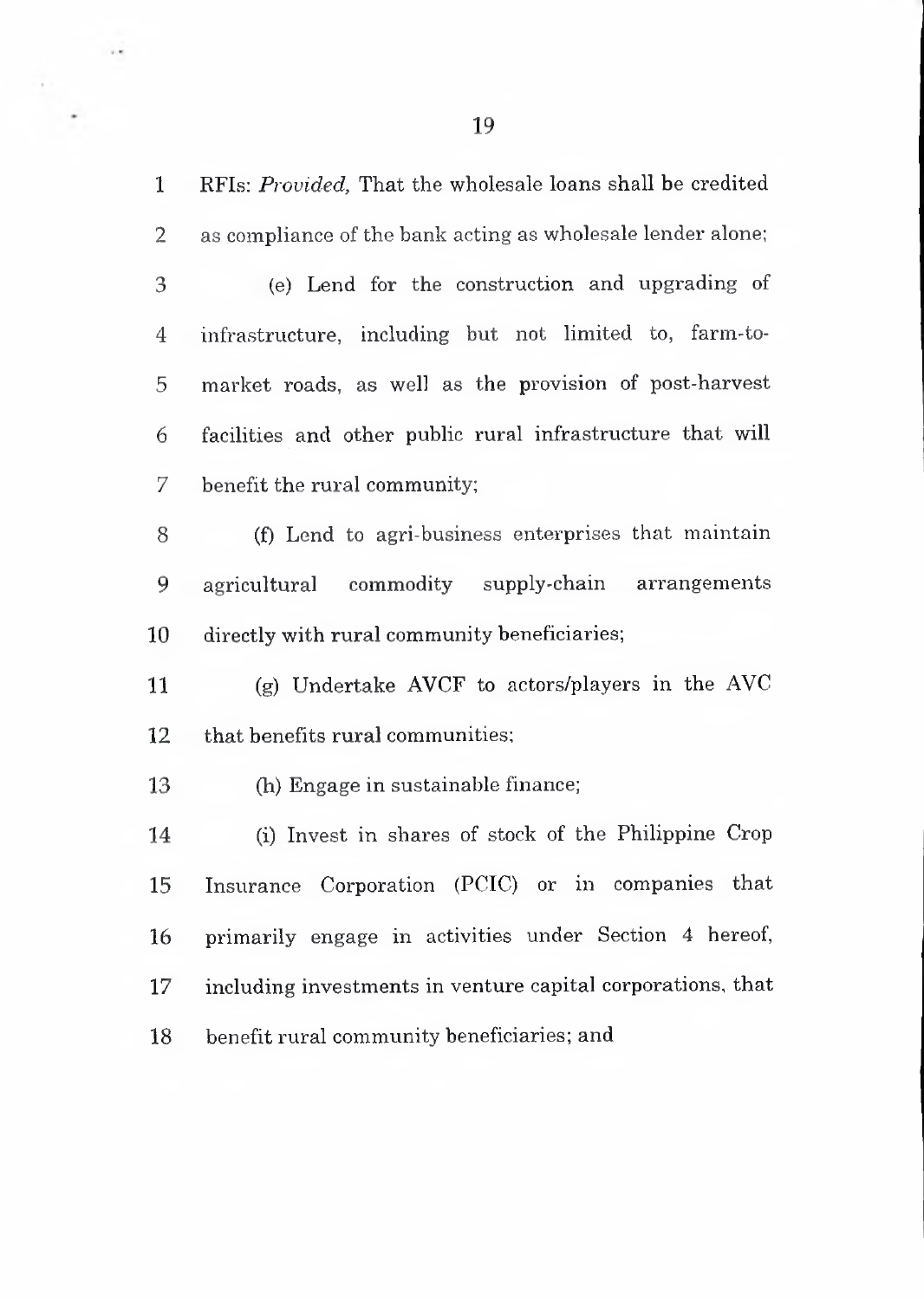(]) Provide financing to electronic platforms that will 2 facilitate AVCF and supply chain financing transactions 3 among actors in Agriculture;

 *Provided,* That the loans and investments that are counted as compliance are not funded by proceeds from the issuance of debt securities, and/or deposit/lending of other banks that have been counted as compliance with the mandatory credit: *Provided, further.* That loans to finance activities that shall generally benefit ARBS, ARCS, or other priority sectors, as may be determined by the Agricultural Credit Policy Council (ACPC), shall be counted at ten times (lOx) their outstanding amount, or as otherwise prescribed by the ACPC, for purposes of determining compliance with the mandatory agricultural and fisheries financing requirement.

 The modes of compliance enumerated in this section 17 shall be subject to review by the ACPC after implementation to determine whether these are adequate to support the financing requirements of rural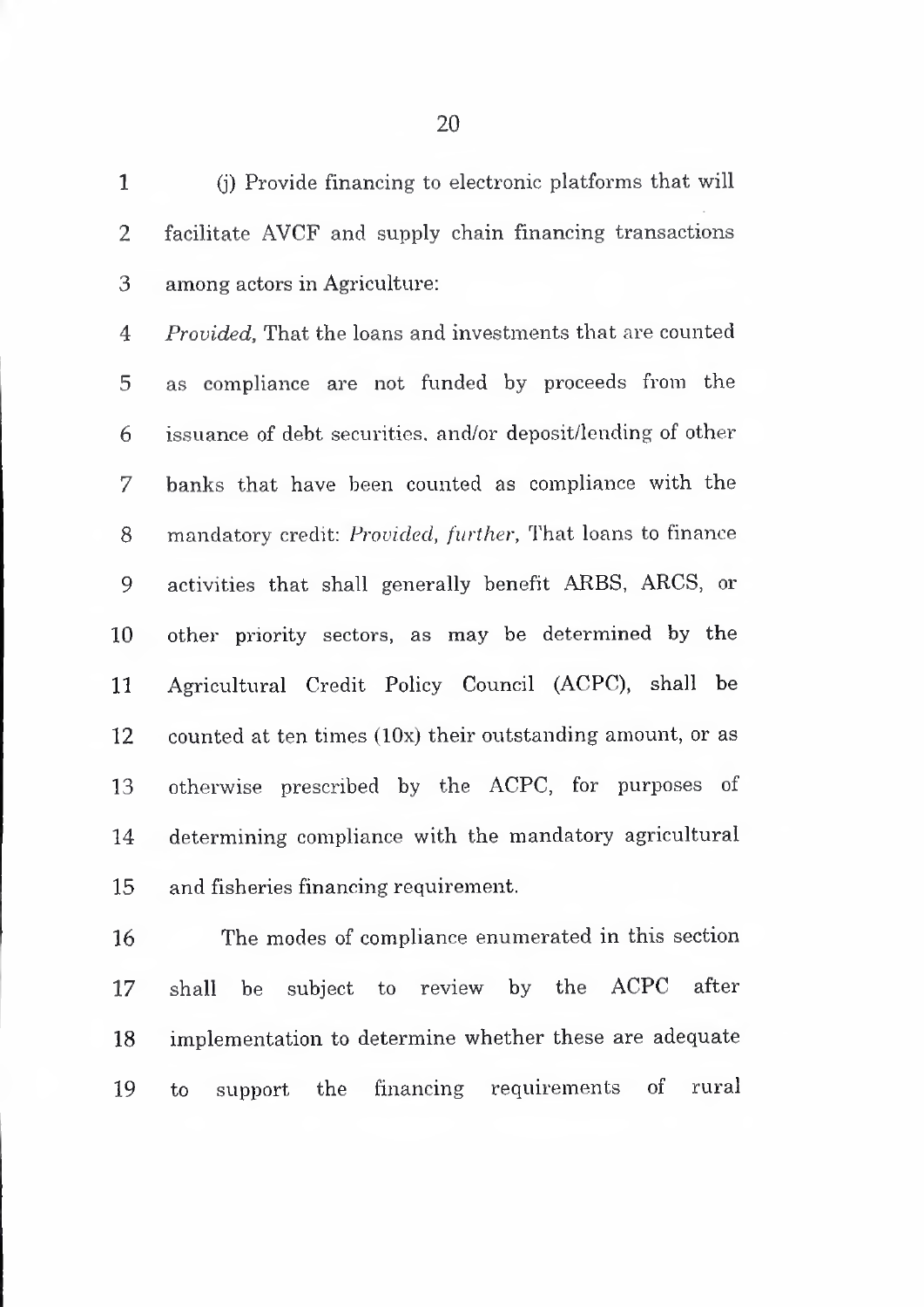communities and recommend to Congress for appropriate 2 action.

3 The BSP, the Department of Agriculture (DA) and the 4 DAR may provide inputs to the review process in their 5 capacity as members of the ACPC.

 Further, the BSP shall be authorized to identify other 7 actions that may be considered as eligible modes of compliance with the mandatory credit to rural community beneficiaries.

 <sup>S</sup>ec. 8. *Annual Reports. -* The BSP shall furnish reports on the compliance with the mandatory agriculture, fisheries rural development financing requirement, including information on amount of agri-agra penalties 14 collected and remitted to the implementing agencies of the Special Fund as identified under Section 11 of this Act, to the ACPC and the Congress on a yearly basis. The BSP 17 shall, as part of its regulatory functions, monitor the compliance by the banks with the requirements of this Act. <sup>S</sup>ec. 9. *Penalty Clause.* - The BSP shall impose 20 administrative sanctions and other penalties on the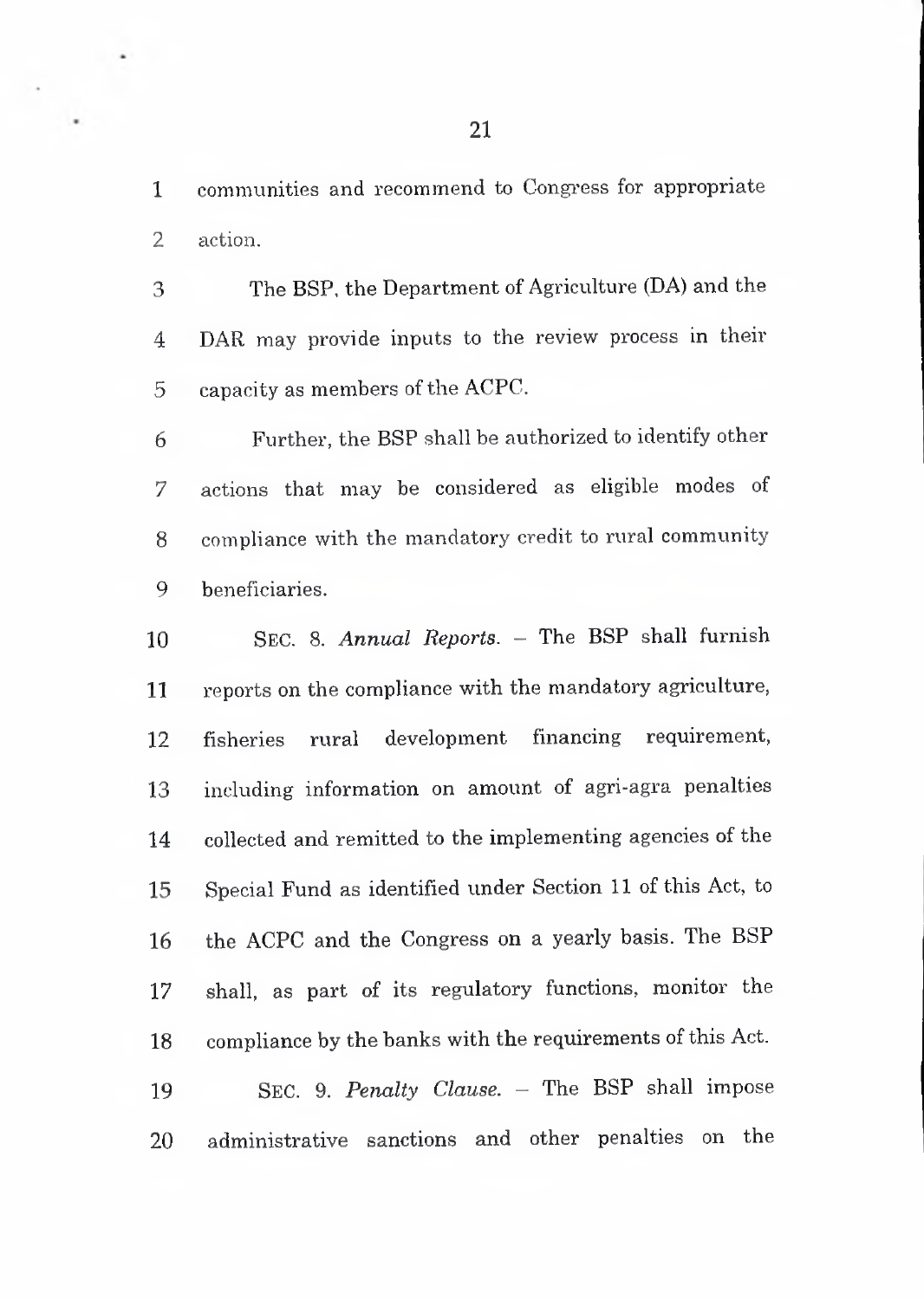lending institutions for violation of any of the provisions of this Act. Penalties on noncompliance or undercompliance shall be computed at one-half of one percent (0.5%) of noncompliance or under compliance, or at rates prescribed by the BSP Monetary Board. Upon collection of the penalties, the BSP shall remit the same to the implementing agencies of the Special Fund as identified under Section <sup>11</sup> of this Act. Ten percent (10%) of the penalties collected shall be retained by the BSP to cover administrative expenses and twenty-five (25%) shall be remitted to the General Fund.

 Sec. 10. *Special Fund. -* The Special Fund shall consist of penalties due from banks on their noncompliance or undercompliance with the mandatory agri-agra credit requirement under Republic Act No. 10000, collected after the effectivity of this Act, net of the ten (10) percent amount to be retained by the BSP and the twenty five percent (25%) to be remitted to the General Fund, and penalties collected under Section 9 hereof.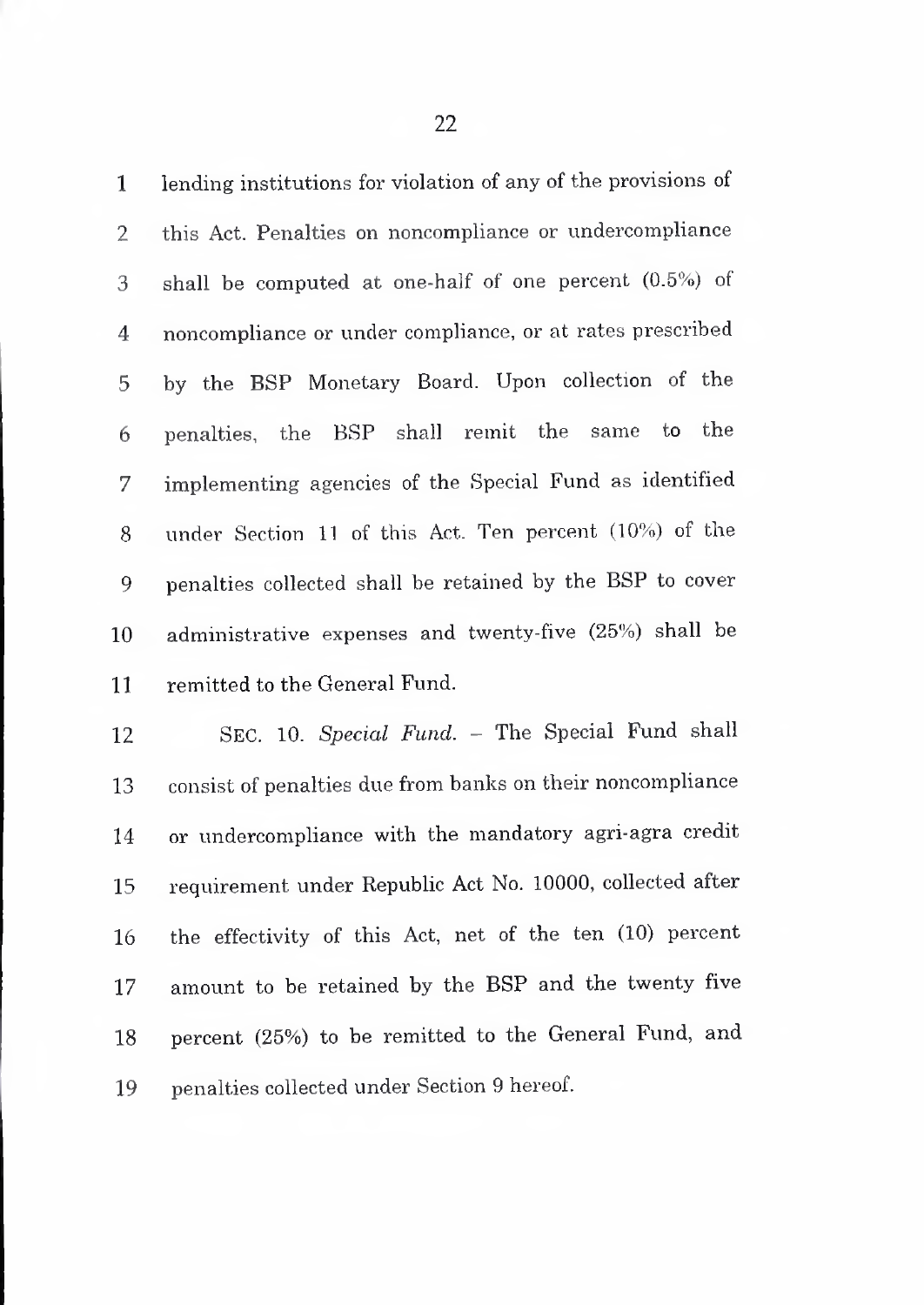The annual penalties for noncompliance and undercompliance with the mandatory agri-agra credit that are collected by the BSP under Section 9 shall be remitted directly to the implementing agencies, within one and a half (1.5) years from imposition of the same, for distribution in accordance with the provisions under Section 11 of this Act.

 Sec. 11. *Use of the Special Fund. -* The Special Fund under Section 10 of this Act shall be allocated to the following implementing agencies in this manner;

 (a) Thirty five percent (35%) of the fund shall be allocated to BAR for the titling and parcelization of landholdings covered with Collective Certificate of Land Ownership Awards (CLOA);

 (b) Sixty five percent (65%) of the fund shall be made available in the form of credit facility with minimal 17 interest rates and with minimum collateral requirements, to be equally managed by the LBP and the DBP which shall set their geographic coverage in administering said 20 credit facility.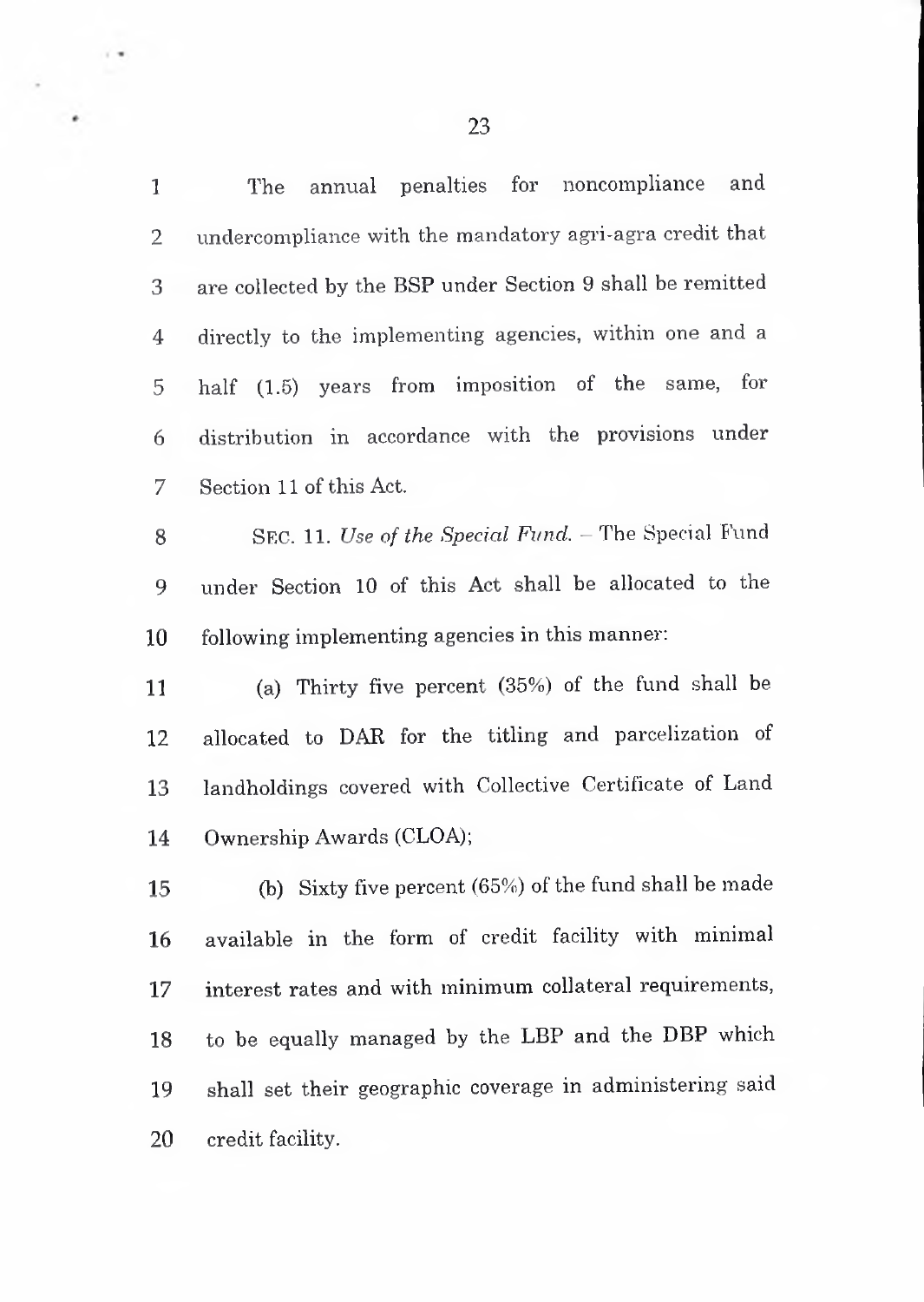| $\mathbf{1}$   | The LBP and DBP shall utilize the Special Fund for         |
|----------------|------------------------------------------------------------|
| 2              | lending to farmers and fisheries registered in the RSBSA,  |
| 3              | farms and fisheries cooperatives and associations, and     |
| $\overline{4}$ | microfinance institutions: Provided, That a portion of the |
| 5              | Special Fund managed by the LBP and DBP shall be used      |
| 6              | to fund capacity building programs which will equip ARBs,  |
| 7              | as well as members of their household and their MSMEs,     |
| 8              | and agrarian reform communities with the appropriate       |
| 9              | knowledge and skills to improve their welfare,             |
| 10             | and productivity. For this<br>competitiveness, income      |
| 11             | purpose, the LBP and DBP may coordinate with qualified     |
| 12             | training providers as well as the ACPC and the             |
| 13             | Cooperative Development Authority, on the design and       |
| 14             | delivery of these capacity building programs.              |
|                |                                                            |

 In the case of the DBP share, to promote financial inclusion in Islamic communities, particularly the ARBs in the Bangsamoro Region, two and one-half percent (2.5%) in the thirty-two and one-half percent (32.5%) share of DBP shall be allocated to A1 Amanah Islamic Investment Bank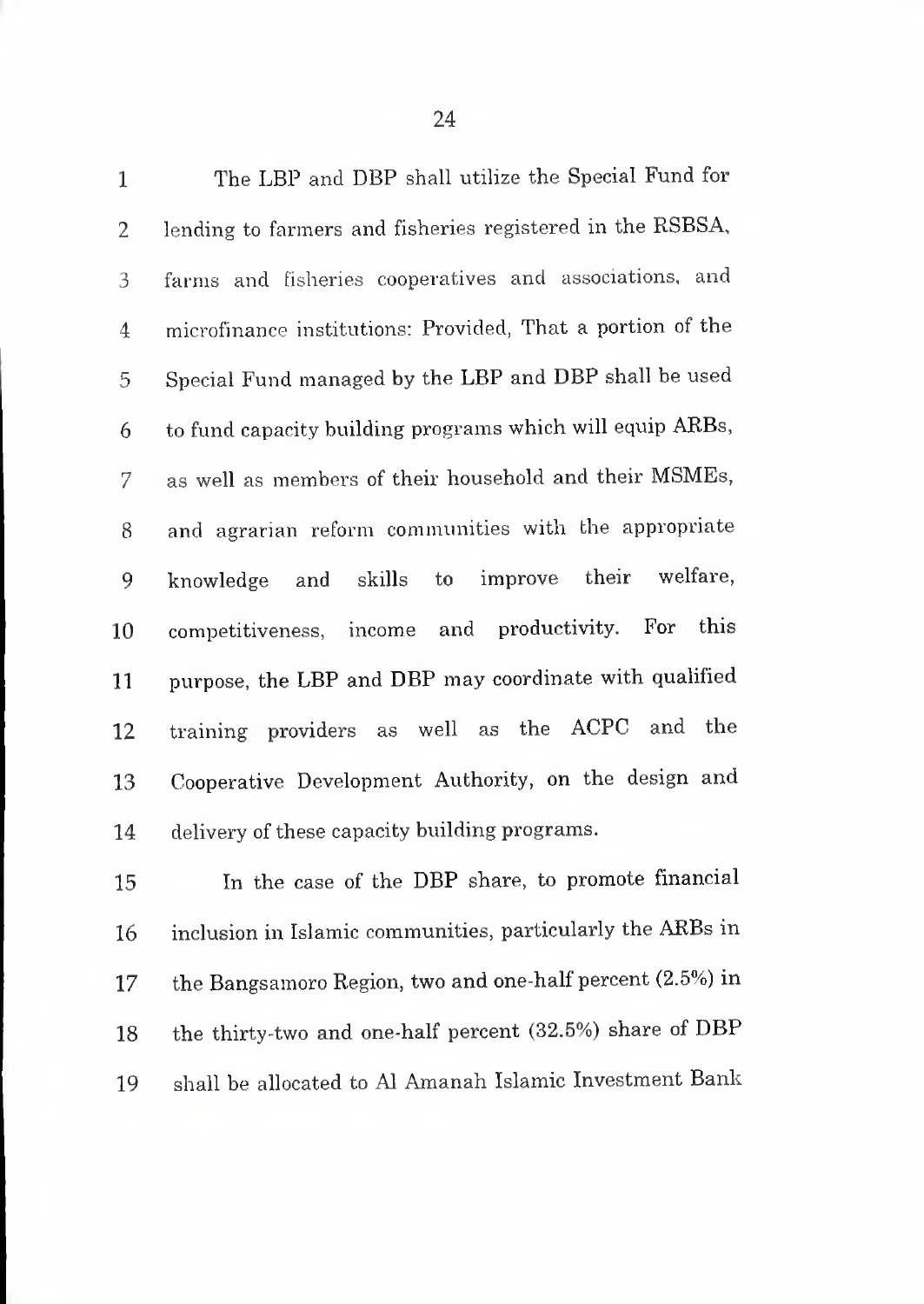of the Philippines (AAIIBP) for as long as the National Government is a majority shareholder of AAIIBP.

ċ

*Provided,* That all loan repayments and other collections shall revert to the General Fund of the National 5 Treasury: Provided further, That LBP and DBP shall be allowed to reimburse direct costs incurred in the 7 management of the Fund, but in no case shall these reimbursements exceed two percent (2%) of the average quarterly loan balance.

 <sup>S</sup>ec. 12. *Sunset Clause.* - The provisions related to the mandatory credit quota for agriculture, fisheries, and 12 rural development under Section 6 of this Act shall cease 13 to have effect on the tenth  $(10<sup>th</sup>)$  year from the approval of 14 this Act: *Provided,* That all unutilized funds allocated for 15 any of the implementing agencies and all loan collections shall be remitted to the General Fund.

 <sup>S</sup>ec. 13. *Congressional Oversight. -* The Congressional Oversight Committee on Agricultural and Fisheries Modernization (COCAFM) shall exercise oversight 20 functions over the implementation of this Act. In line with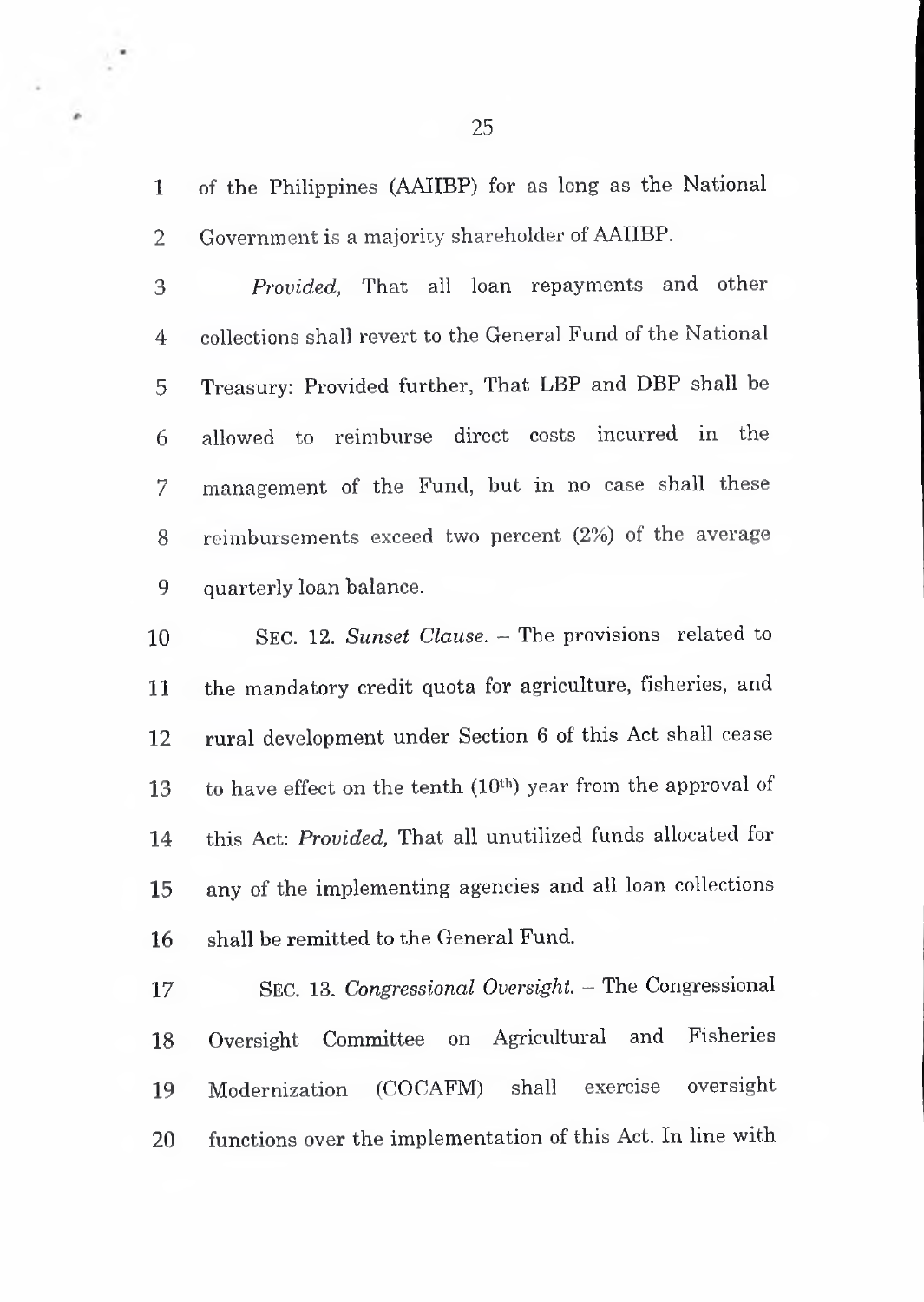this, COCAFM shall conduct an independent review of the use of the Special Fund administered by the implementing agencies.

 <sup>S</sup>ec. 14. *Implementing Guidelines. -* The BSP, in consultation with LBP, DBP, AIIBP, Cooperative Development Authority, DA, DAR, the banking industry, 7 Microfinance Organizations and other relevant agencies, shall promulgate such rules and regulations as may be necessary to implement the provisions relating to the mandatory agricultural and fisheries financing requirement, within sixty (60) working days after approval of this Act.

 <sup>S</sup>ec. 15. *Separability Clause. -* If any part, section or provision of this Act is held invalid or unconstitutional, other provisions not affected thereby shall remain in force and effect.

 <sup>S</sup>ec. 16. *Repealing Clause. -* Republic Act No. <sup>10000</sup> is hereby repealed. Any other provisions of laws, decree and regulations, administrative orders inconsistent with